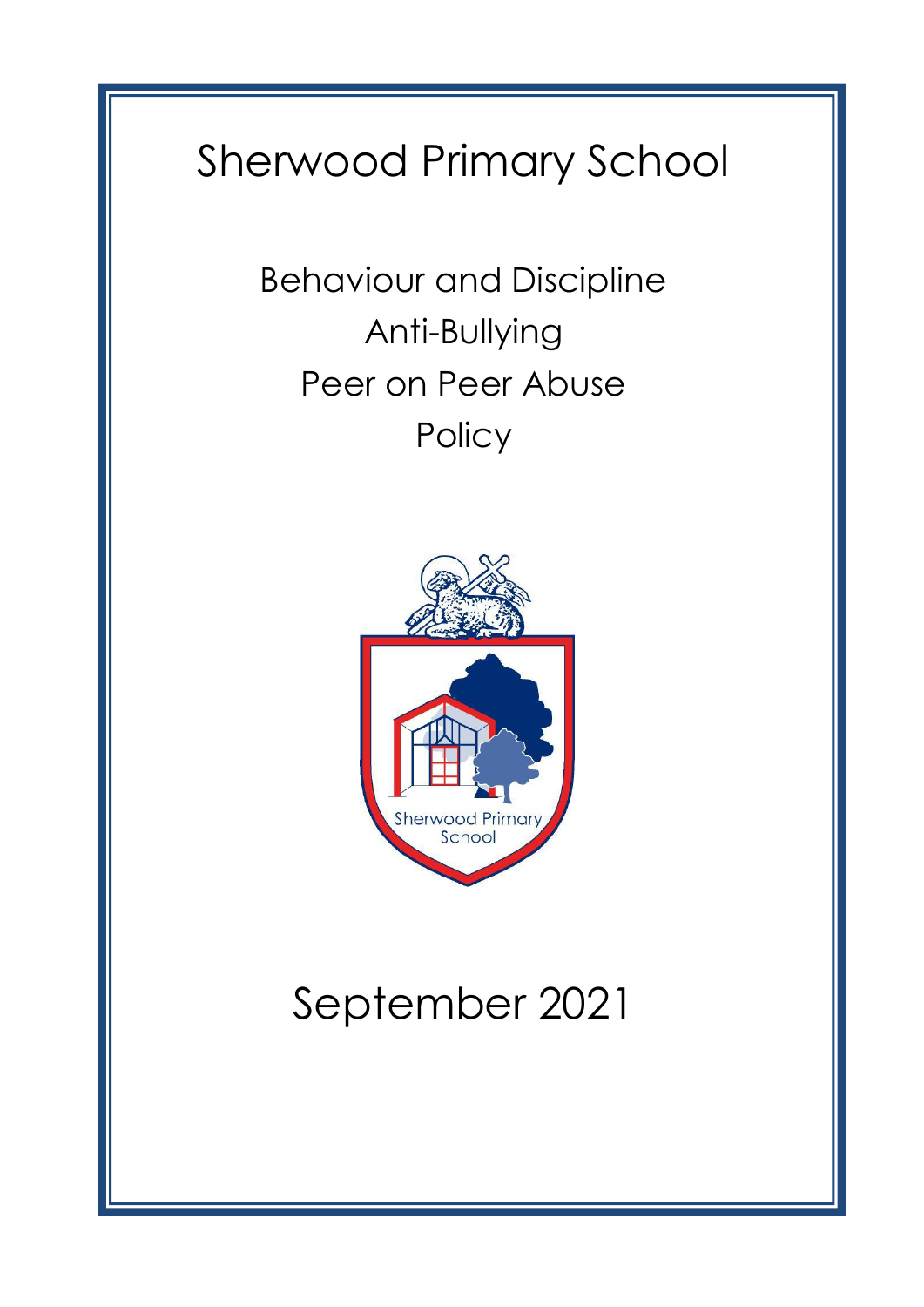Behaviour and Discipline Anti-Bullying Peer on Peer Abuse Policy



## Mission Statement

We aim to create a happy, caring environment in which children develop self-confidence and independence and are encouraged to be considerate and show respect for others, while reaching their true potential.

## Sherwood Values

Teaching and Learning at Sherwood Primary School is underpinned by six core values.

The 6 Sherwood Core-Values are:

- Honesty
- Perseverance
- Respect
- Adventurous
- Aspiration
- Independence

Alongside our core values, we also promote the fundamental British values of democracy, the rule of law, individual liberty, mutual respect and tolerance of those with different faiths and beliefs across the curriculum.

## Policy Links

- Safeguarding and Child Protection Policy
- Online Safety Policy
- Whistleblowing Policy
- Pupil Acceptable Use Agreement
- Equality Policy

### **Rights**

In school, our children, staff and parents have the right to:

- Be safe
- Be heard
- Be treated fairly and with respect
- Be able to learn, teach and communicate

These rights underpin all sections of this policy.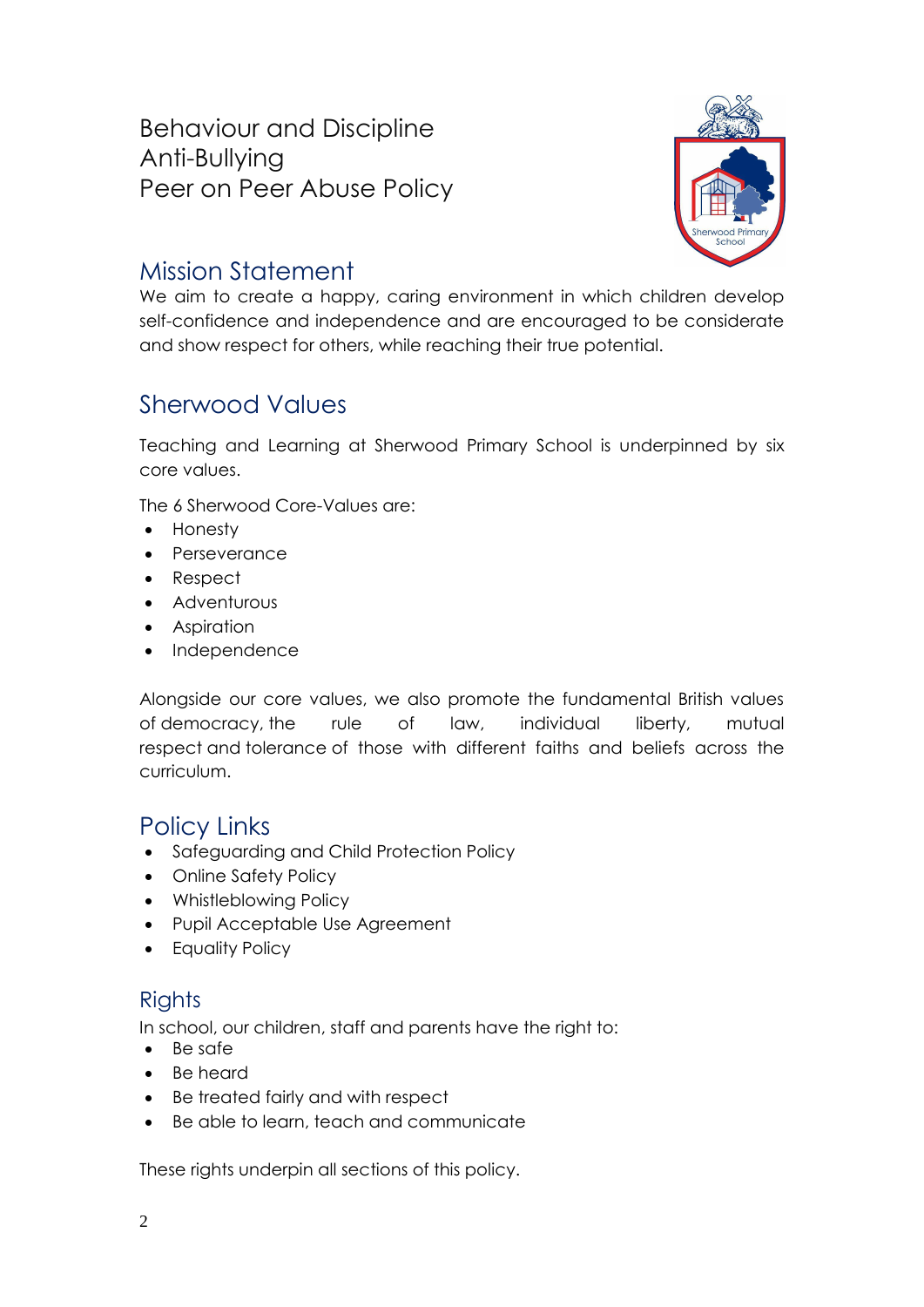## **Contents**

Part 1: Behaviour and Discipline Part 2: Anti-Bullying Part 3: Peer on Peer Abuse

## Part 1: Behaviour and Discipline

It is our aim to ensure that every member of the school community feels valued and respected, and that each person is treated fairly. We are a caring School Community and our values are built on mutual respect for all.

Our School Behaviour and Discipline Policy is therefore designed to support the way in which all members of our School can live and work together in a supportive way. It aims to promote an environment where everyone feels happy, safe and secure.

This policy supports the School Community in aiming to allow everyone to work together in an effective and considerate way. The school expects every member of the School Community to behave in a considerate way towards others. We treat all children fairly and apply this behaviour policy in a consistent way. This policy aims to help children to grow in a safe and secure environment, and to become positive, responsible, and increasingly independent members of our School Community.

At Sherwood, we reward good behaviour, as this develops an ethos of kindness and co-operation. This policy is designed to promote good behaviour.

At Sherwood, our School rules are:

- We will show respect for others
- We will always try our best in school
- We will be polite and kind to each other
- We will keep our hands and feet to ourselves
- We will look after other people's property
- We will walk quietly around the school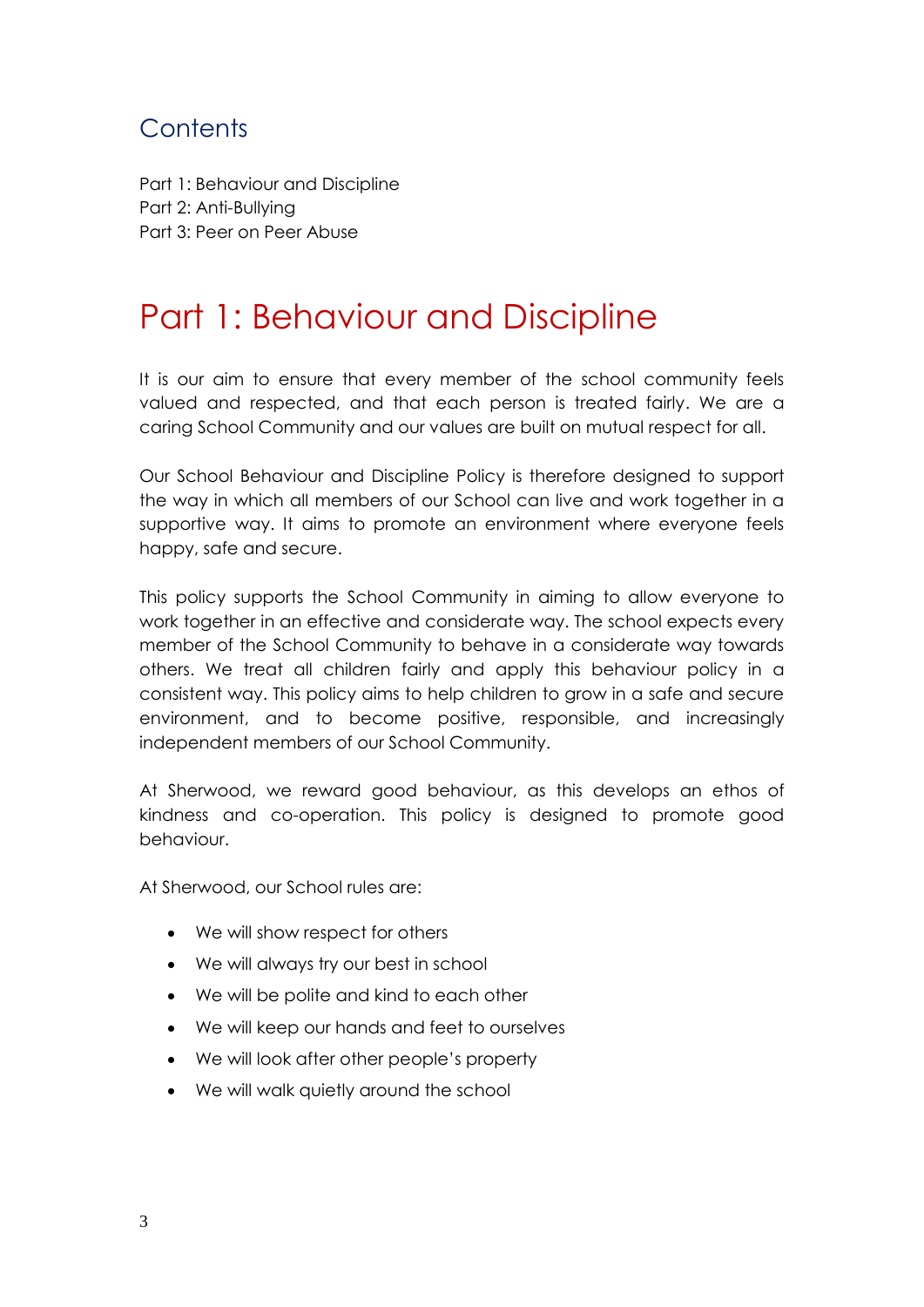Our School rules act as a means of promoting good relationships, so that people can work together with the common purpose of helping everyone to learn.

The class teacher discusses the school rules with each class. In addition to the school rules, each class also has its own classroom code, which is agreed by the children and displayed on the wall of the classroom.

In this way, every child in the school knows the standard of behaviour that we expect in our school.

We do not tolerate bullying of any kind. When an act of bullying or intimidation has taken place, we act immediately to stop any further occurrences of such behaviour. While it is very difficult to eradicate bullying, we do everything in our power to ensure that all children attend school free from fear. Please see Anti-Bullying in Part 2 of this policy.

All members of staff are aware of the regulations regarding the use of force by teachers, as set out in DfEE Circular 10/98, relating to section 550A of the Education Act 1996 and the School has adopted a Physical Intervention policy to ensure the actions that we take are in line with government guidelines on the restraint of children.

### Good Behaviour Expectations

Sherwood children are taught to enter/leave classrooms and move around the school quietly. Sherwood children are encouraged to walk through School corridors, showing courtesy to other children and adults. Our children are supervised in corridors and taught to walk on the left-hand side of the corridors in single file. We promote good manners through the school day and praise children who set a good example.

### Playtime Behaviour

In order to ensure a high standard of behaviour during playtime the following should be observed:

- The teacher on duty should dismiss their class promptly and ensure that they are outside as soon as possible in order to supervise the children.
- It should be ensured that all children are outside and not inside unless supervised.
- The member of staff on duty should keep a close eye on children and manage behaviour to avoid possible problems.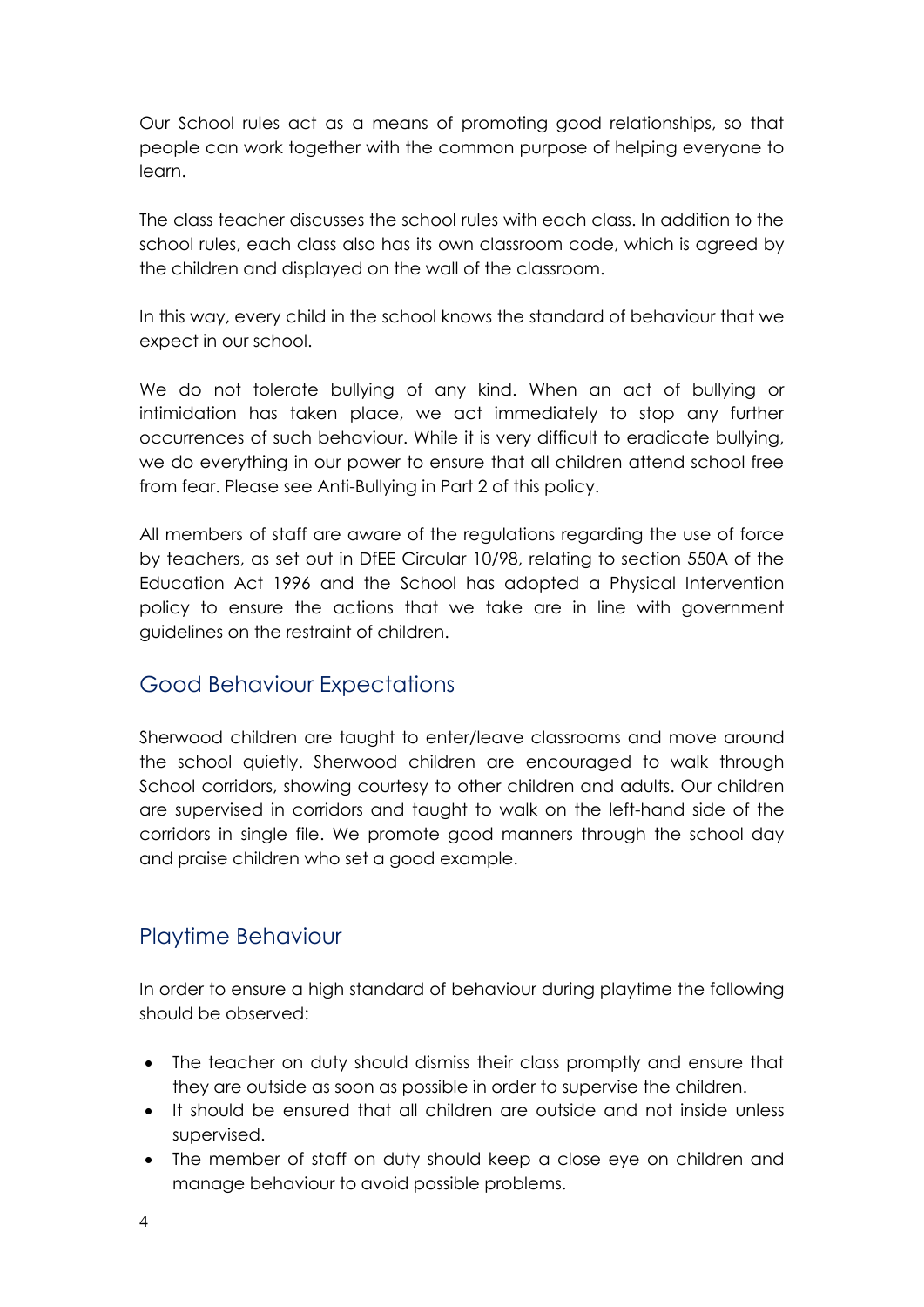- The member of staff on duty should try to help children who find it difficult to mix and join in with others.
- Behaviour problems should be dealt with according to school procedures. Please see Consequences.
- At the end of play the children stand quietly and still on hearing the bell or first whistle, and line up silently in classes when told to do so or after a second whistle.
- Children come back into the cloakroom with their teachers and take their coats off quietly before returning to class.

## Playground expectations

- Children must stay in the playground and on view to the duty teacher.
- Children are only allowed on the field if permission has been given.
- All litter must be placed in bins.
- During wet playtimes, teachers should stay with their own class. Support staff will help to supervise the toilets and cloakrooms. It is the responsibility of the class teacher to provide wet play time activities.

### Rewards

It is very important that the positive aspects of praise and reward should have a great emphasis.

- Commendations can and should be entered in exercise books.
- Recognition can be given to success of differing kinds in assemblies, class time and lunchtime.
- Pupil's work can/should be displayed as much as possible.
- Above all, praise and encouragement in lessons/lunchtime should be used as much as possible.
- Parents should be told if their child has worked well or been helpful or cooperative.

### House Points

House Points are awarded for good behaviour. The aim of our House Point system is to encourage positive attitudes to work, good manners and behaviour, initiative and a sense of responsibility.

Points are be awarded to reward pupils for good work and good behaviour. Every child should be encouraged, regardless of ability. Effort, perseverance, personal achievement, consistency, attentiveness, involvement, keen interest, care and courtesy are all worthy of commendation.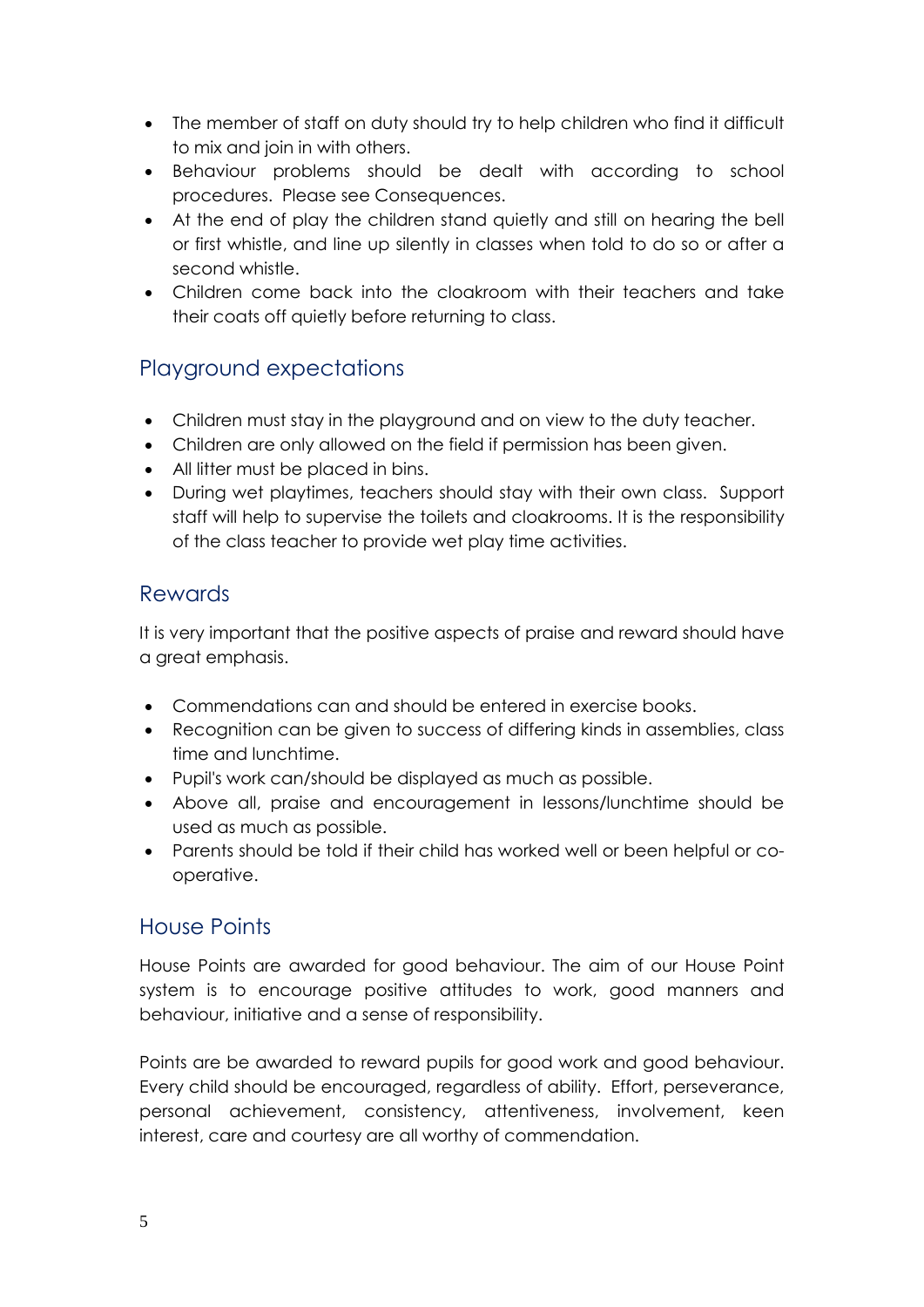House points are also used to encourage good behaviour and co-operation in group situations. Welfare staff may award house points at lunchtime to promote good behaviour and expectations.

A record must be kept in class of the individual points scored by each child. It is up to the discretion of the teachers as to how this is displayed. Points are collected at the end of each week and shared in a celebration assembly. The House Cup is awarded to the House who have collected the highest number of points over the week.

## Headteacher Award Certificates

Headteacher Award certificates are awarded at the end of the week in our Celebration Assembly. Teachers are asked write down the names of any children in the Headteacher's Award book they feel deserve a certificate and the reasons why. It is our aim to ensure that every child receives a Headteacher commendation over the academic year.

#### **Consequences**

As required, we employ a number of consequences to enforce the school rules, and to ensure a safe and positive learning environment. We employ each consequence appropriately to each individual situation.

- We expect children to listen carefully to instructions in lessons. If they do not do so, we will give a verbal warning and may ask them either to move to a place nearer the teacher, or to sit on their own.
- We expect children to try their best in all activities. If they do not do so, we may ask them to redo a task. Occasionally, children may be asked to stay in at break times or lunch times to complete or redo a task.
- If a child is disruptive in class, the teacher will reinforce expectations. If a child misbehaves repeatedly, we may isolate the child until s/he is in a position to work sensibly again with others.
- Following repeated verbal warnings, a child may have to miss playtime or lose the privilege to play with peers.
- At playtime, children may be required to have time out from play following repeated verbal warnings.
- The safety of the children is paramount in all situations. If a child's behaviour endangers the safety of others, the class teacher stops the activity and prevents the child from taking part for the rest of that session.
- If a child threatens or hurts another pupil, the class teacher records the incident and contacts the child's parents. An appropriate consequence will be discussed with the child. If a child repeatedly acts in a way that disrupts or upsets others, the school contacts the child's parents and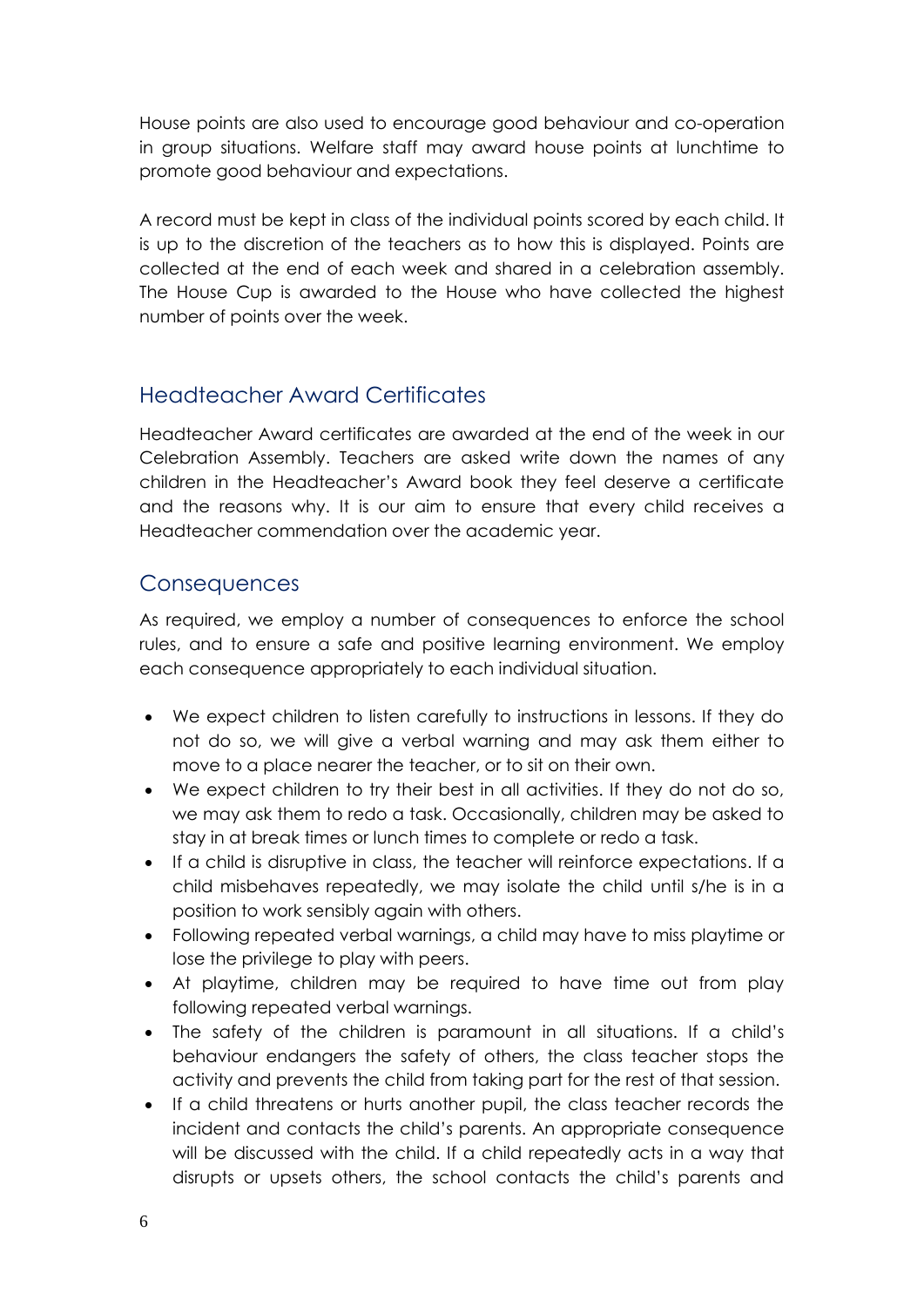seeks an appointment in order to discuss the situation, with a view to improving the behaviour and exploring any challenges that the child is encountering.

- In discussion with the Headteacher, if there is no improvement in a pupil's behaviour or there are a number of repeated and serious incidents, a pupil may be placed on report for 5/10 days.
- It may be determined that an Individual Behaviour Plan is necessary to support a pupil in making steps towards improved behaviour.

## Reporting

At Sherwood Primary School, we use CPOMS as a reporting and monitoring tool for incidents of unacceptable behaviour.

## The Role of the Class Teacher

It is the responsibility of our class teachers and support staff to ensure that the school rules are enforced in their class, and that their class behaves in a responsible manner during lesson time.

All staff at Sherwood have high expectations of children's behaviour and strive to ensure that all children work to the best of their ability.

Our teachers will:

- Treat each child fairly and enforce the School rules consistently.
- Treat all children in their class with respect and understanding. If a child misbehaves repeatedly in class, the class teacher keeps a record of all such incidents using CPOMS. In the first instance, the class teacher deals with incidents him/herself in the normal manner. However, if unacceptable behaviour continues, the class teacher seeks help and advice from the Head Teacher.
- Liaise with external agencies, as necessary, to support and guide the progress of each child.
- Reports to parents about the progress of each child in their class, in line with the whole–school policy.
- May also contact a parent if there are concerns about the behaviour or welfare of a child.

## The Role of the Head Teacher

It is the responsibility of the Head Teacher, under the School Standards and Framework Act 1998, to implement the school behaviour policy consistently throughout the school, and to report to governors, when requested, on the effectiveness of the policy. It is also the responsibility of the Head Teacher to ensure the health, safety and welfare of all children in the school. The Head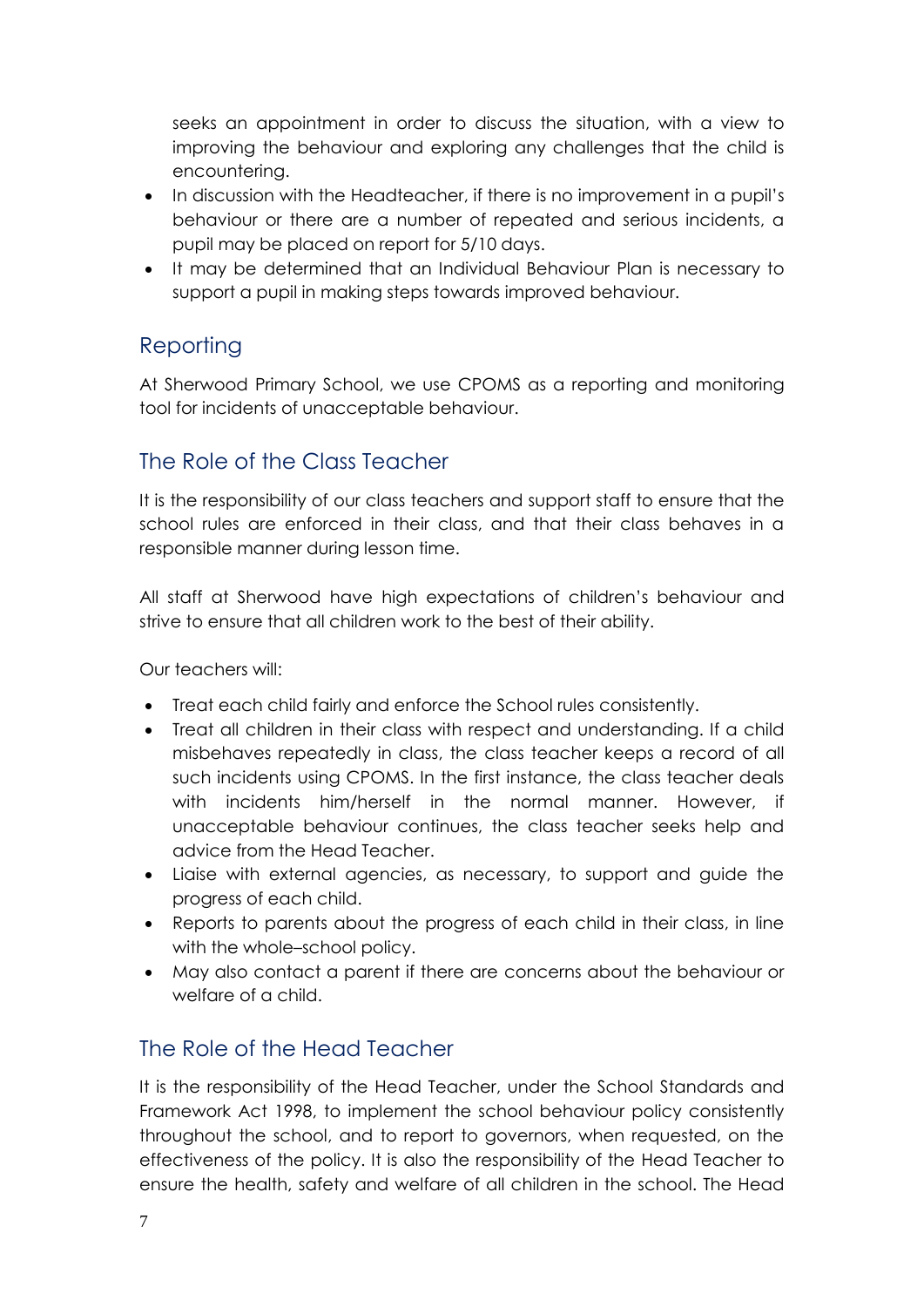teacher supports the staff by implementing the policy, by setting the standards of behaviour, and by supporting staff in the implementation of the policy. The Head Teacher monitors records of all reported serious incidents.

The Head Teacher has the responsibility for giving fixed-term exclusions to individual children for serious acts of unacceptable behaviour. For repeated or very serious acts of unacceptable behaviour, the Head Teacher may permanently exclude a pupil from School.

### Fixed Term and Permanent Exclusions

Only the Head Teacher (or the acting Head Teacher) has the authority to exclude a pupil from school. The Head Teacher may exclude a pupil for one or more fixed periods, for up to 45 days in any one school year.

The Head Teacher may also exclude a pupil permanently. It is also possible for the Head Teacher to convert a fixed-term exclusion into a permanent exclusion, if the circumstances warrant this.

If the Head Teacher excludes a pupil, he informs the parents immediately, giving reasons for the exclusion. At the same time, the Head Teacher makes it clear to the parents that they can, if they wish, appeal against the decision to the Governing Body. The school informs the parents how to make any such appeal. The Head Teacher informs the LEA and the Governing Body about any permanent exclusion, and about any fixed-term exclusions beyond five days in any one term.

The Governing Body itself cannot either exclude a pupil or extend the exclusion period made by the Head Teacher. The Governing Body has a discipline committee. This committee considers any exclusion appeals on behalf of the Governors.

#### The Role of Parents

At Sherwood, we work collaboratively with parents, so children receive consistent messages about how to behave at home and at school. We explain the school rules in the school prospectus, and we expect parents to read these and support them.

We expect parents to support their child's learning, and to co-operate with the school. We work hard to build a supportive dialogue between home and the school, and we inform parents immediately if we have concerns about their child's welfare or behaviour.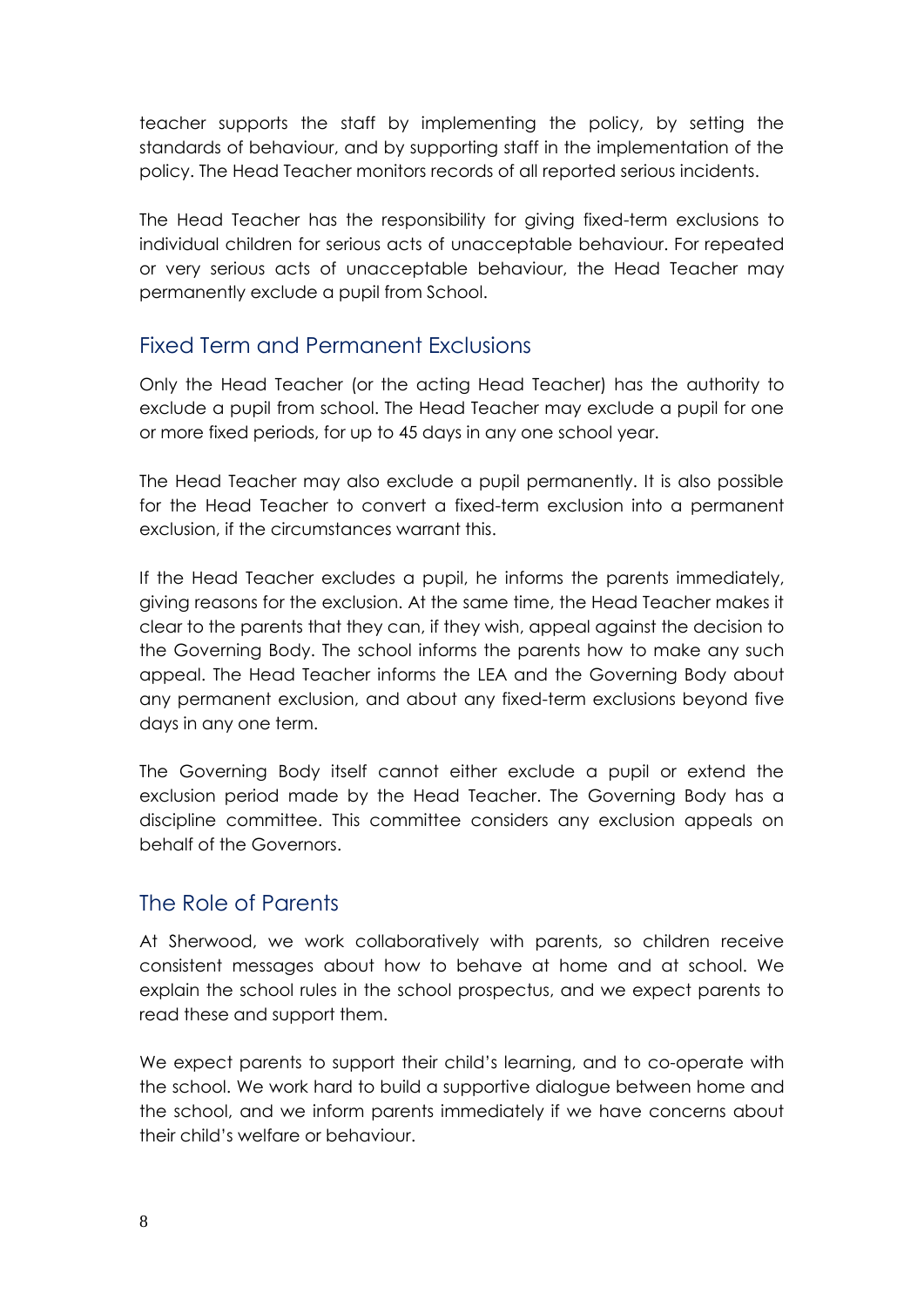If parents have any concern about the way that their child has been treated, they should initially contact the class teacher. If the concern remains, they should contact the Head, followed by the Chair of Governors. If these discussions cannot resolve the problem, a formal grievance or appeal process can be implemented.

### The Role of Governors

The Governing Body has the responsibility for establishing the School Good Behaviour policy and reviewing its effectiveness. The Governing Body supports the Head Teacher in carrying out these guidelines. The Head Teacher has the day-to-day authority to implement the school behaviour and discipline policy, but Governors may give advice to the Head Teacher about particular disciplinary issues. The Head Teacher must take this into account when making decisions about matters of behaviour.

When an appeals panel meets to consider an exclusion, they consider the circumstances in which the pupil was excluded, consider any representation by parents and the LEA, and consider whether the pupil should be reinstated. If the Governors' appeals panel decides that a pupil should be reinstated, the Head Teacher must comply with this ruling.

## Part 2: Anti-Bullying

This section is intended to set out a clear and agreed definition of bullying in order for any reported incidents to be acted upon immediately and appropriately in accordance with the policy.

We aim to take a pro-active, positive approach regarding bullying, addressing both prevention and reaction issues. We believe that our pupils are entitled to receive their education in a safe, caring, empowering environment, free from fear and intimidation. All staff, pupils and parents will be encouraged to share these values and translate them into action.

Part 2 should be read in conjunction with Part 1 of this policy where the emphasis is to give recognition and reward to all positive learning, attitudes and relationships.

#### Aims

In order to maximize and improve the expertise of the staff at Sherwood Primary School, the aims for the Anti-Bullying Policy are:-

• Ensure that Sherwood Primary School is a happy place for everyone;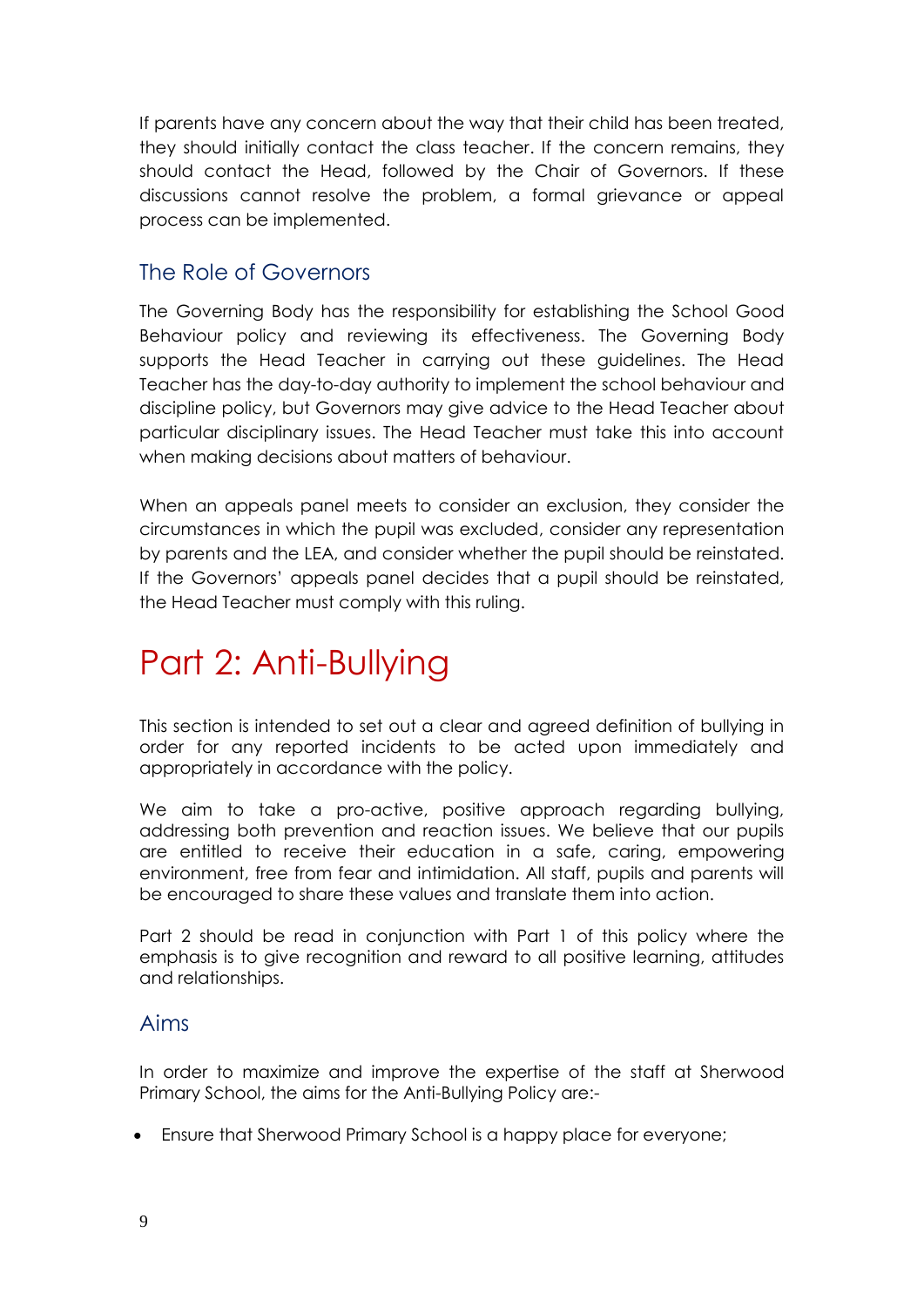- Encourage pupils, parents and all staff including teaching staff, classroom and lunchtime assistants to have a positive view of the school and to develop positive caring relationships between all parties;
- Ensure that children have no fear of any individual in school with whom they have dealings, including fellow pupils, staff, parents and visitors;
- Ensure that no individual, or group, dominates others/another by fear, violence or intimidation;
- Be approachable and open so that pupils and parents feel that they can express concerns in a fair and sympathetic manner.
- Be vigilant in recognizing those pupils who are reluctant or find it difficult to express their concerns.

These aims are consistent with our school philosophy and values.

## **Objectives**

These aims are achieved by:

- Ensuring that all children know that we consider bullying unacceptable;
- Encouraging all pupils to speak out;
- Keeping the message going by informing new staff, new intakes of children, new pupils and their parents of our policy;
- Taking all problems of bullying seriously;
- Investigating thoroughly each incident;
- Interviewing bullies, victims and witnesses separately;
- Sharing information with parents and other staff, including the welfare staff;
- Implementing appropriate action.

## What is bullying?

Bullying is any form of sustained aggression that involves the illegitimate use of power to hurt, frighten or threaten someone else over a prolonged period.

Bullying can manifest itself in a number of ways:

- Gesture
- Verbal name calling, sarcasm, spreading rumours, persistent teasing
- Physical pushing, kicking, hitting, pinching and any other forms of violence
- Extortion
- Emotional exclusion, tormenting, ridicule, humiliation
- Racist racial taunts, graffiti, gestures
- Sexual unwanted physical contact or abusive comments (including adults).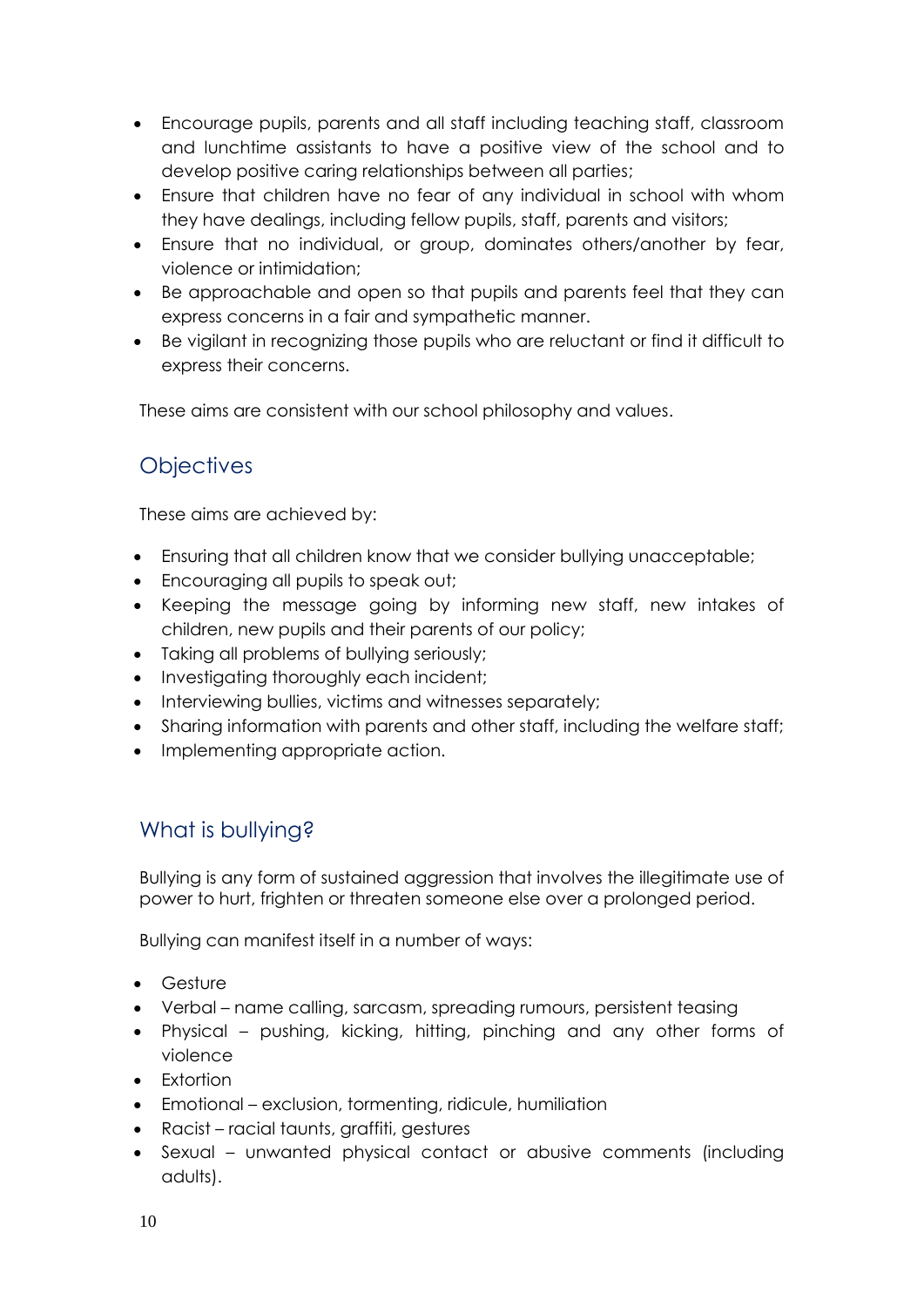- Telling tales to get a child into trouble.
- Use of mobile telephone/text to intimidate other people.
- Cyber bullying through email or social networking sites.

## Online Bullying

Online Bullying is the use of technology (social networking, messaging, text messages, email, chat rooms etc.) to harass threaten or intimidate someone. Online bullying can take many forms:

- Abusive or threatening texts, emails or messages
- Posting abusive comments on social media sites
- Sharing humiliating videos or photos of someone else
- •Stealing someone's online identity
- Spreading rumours online
- Trolling sending someone menacing or upsetting messages through social networks, chatrooms or games
- Developing hate sites about another person
- Prank calls or messages
- Group bullying or exclusion online
- Anonymous messaging
- Encouraging a young person to self-harm
- Pressuring children to send sexual messages or engaging in sexual conversations

### Signs that a child is being bullied may include:

- Being frightened of walking to and from school
- Changing route to school
- Being unwilling to go to school or out to play
- Showing a deterioration in the standard of work
- Having clothes torn or possessions ruined
- Having unexplained cuts or bruises
- Erratic attendance
- Going home hungry because lunch was stolen
- Becoming withdrawn, distressed or unable to eat
- Crying themselves to sleep or having nightmares
- Asking for money or starting to steal
- Becoming uncharacteristically aggressive, surly or unreasonable
- Beginning to bully siblings or other children
- Threatening to attempt suicide.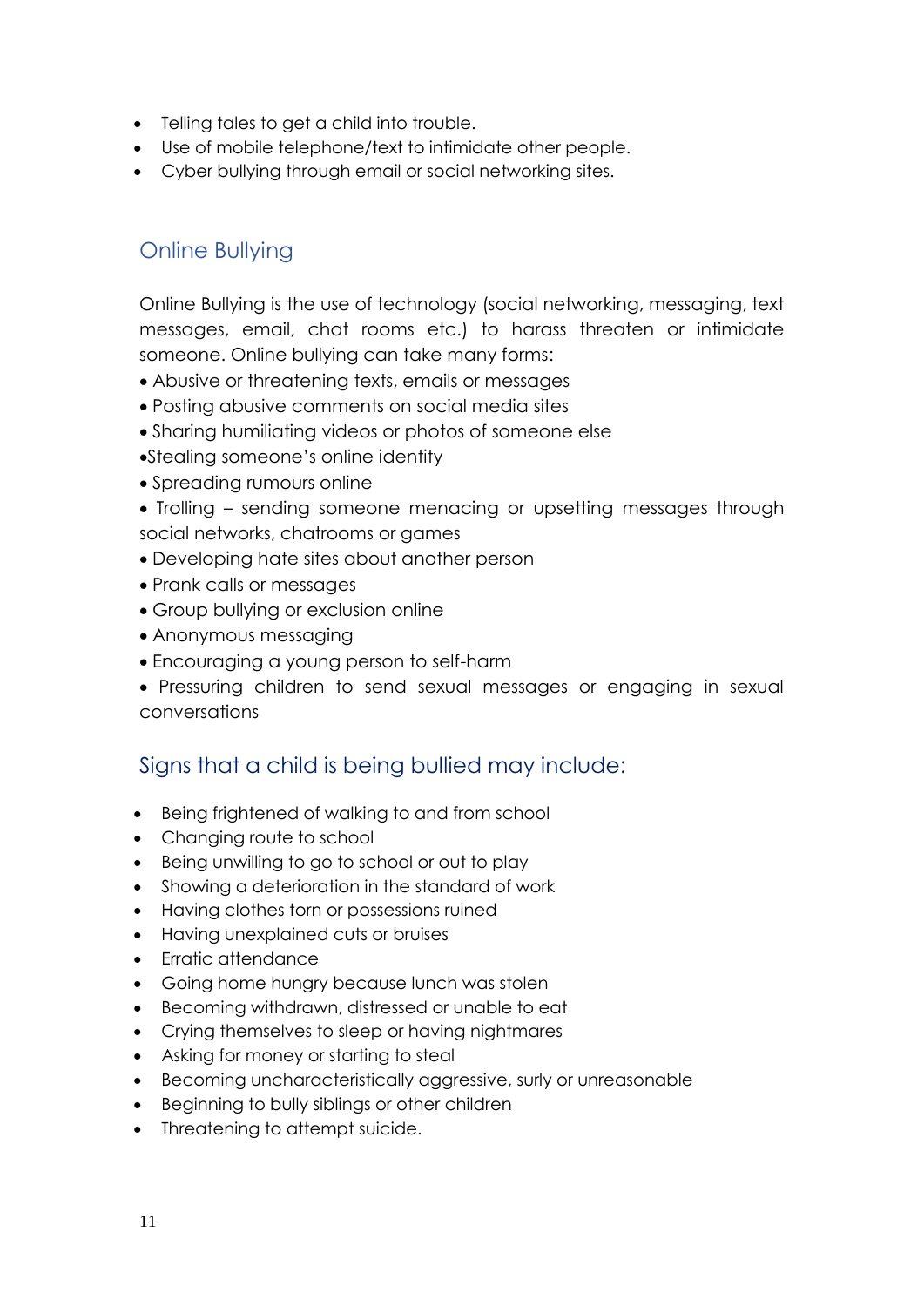## Strategies to ensure an Anti-Bullying Environment is established:

At Sherwood Primary School we aim to prevent bullying by adopting the following measures:

- Involving children in defining what they consider to be bullying and regularly consulting parents on the effectiveness of our policy
- Discussing the causes, consequences and the seriousness of bullying
- Discussing unacceptable behaviour with the children and encouraging them to report this kind of behaviour should they know it is occurring
- Developing confidence in the children and parents, that reported incidents will be dealt with sensitively and effectively
- Promoting positive behaviour towards everyone through assemblies, circle time, stories, drawing, discussion, role play and teaching in our PSHE curriculum
- Establishing expectations of good behaviour and high standards in the minds of all staff, pupils and parents
- Boosting children's self-esteem through our house point system and through comments/actions made throughout the day
- Encouraging children and parents to talk problems through with their child's teacher or another member of staff
- Rewarding and encouraging children for individuality, co-operation and non-aggressive behaviour
- Being available throughout the day to discuss problems with pupils
- Liaising with all members of staff, to inform them of incidents and action being taken, so that we can support each other
- Alerting parents to our concerns about bullying and to the ethos we are striving to develop in school and inviting parents to respond to our concerns and help us in the drive to maintain a fear free school.

### Other strategies may include:

- Praise to encourage feelings of security and self worth
- They may need to learn how to make a low-key reaction, learn to shout no and walk away or to walk with confidence
- Drawing, writing or discussing feelings might help them distance themselves from fear
- Call in the victim's parents and explain the situation
- Ask them to monitor the situation over the coming weeks or months

### Parental Concerns

If a parent or carer raises a concern, we will: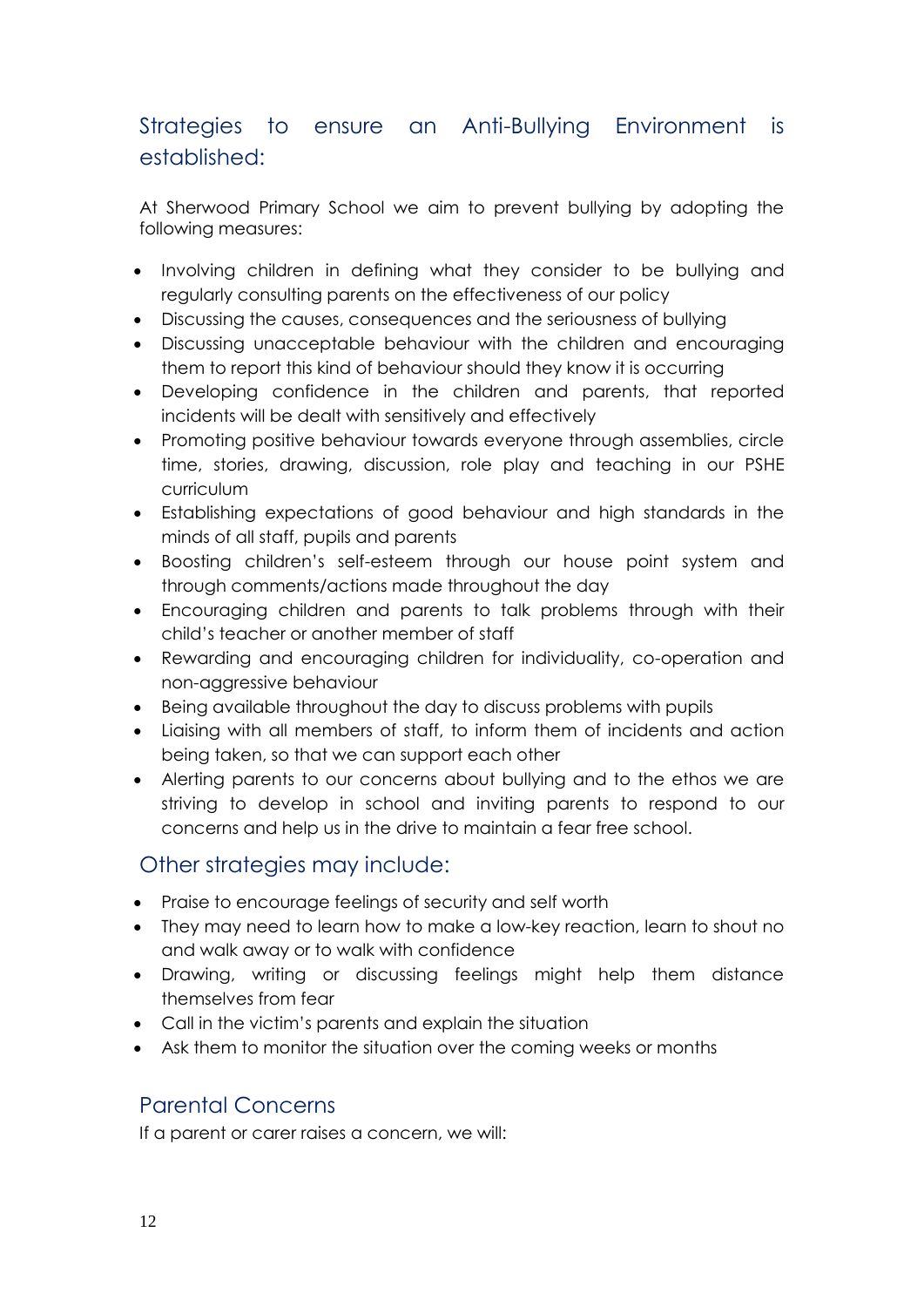- Make it clear that the school will not tolerate bullying and that the incident will be thoroughly investigated and then dealt with
- Tell parents that you will get back to them in a day or two to report what you have found
- Ask them to come back if there are any more problems
- Report the incident to the Headteacher, and record the incident through CPOMS (electronic reporting tool). This will notify all staff involved with supporting and teaching the children involved.
- React calmly to the incident an emotional reaction can add to the bully's fun and make them feel in control
- Take action that day, deciding whether this needs to be private or public
- Monitor the situation to ensure that it does not continue to escalate.

The victim will be provided with immediate reassurance, concrete help, advice and support so that they do not feel inadequate. These will vary and might need to be developed over the longer term, depending on – what the problem is, how long it has been going on and what the reactions are.

We will take appropriate steps to ensure that children at Sherwood learn that Bullying will not be tolerated. Any unacceptable behaviour identified, will be dealt with in line with our Behaviour and Discipline Policy in Part 1.

We will work closely with children, parents and carers to support all children involved and provide appropriate support to address concerns raised on both sides. Every incident to be logged using CPOMS and closely monitored by the SLT and Safeguarding Team.

## Part 3: Peer on Peer abuse

### **Introduction**

Peer on Peer Abuse is defined as a serious form of abuse between persons of a similar age and as such has wider safeguarding implications.

Sherwood Primary School recognises that children are vulnerable and capable of abusing their peers. We take such abuse as seriously as abuse perpetrated by an adult. This includes verbal as well as physical abuse. Peer on peer abuse will not be tolerated or passed off as part of "banter" or "growing up".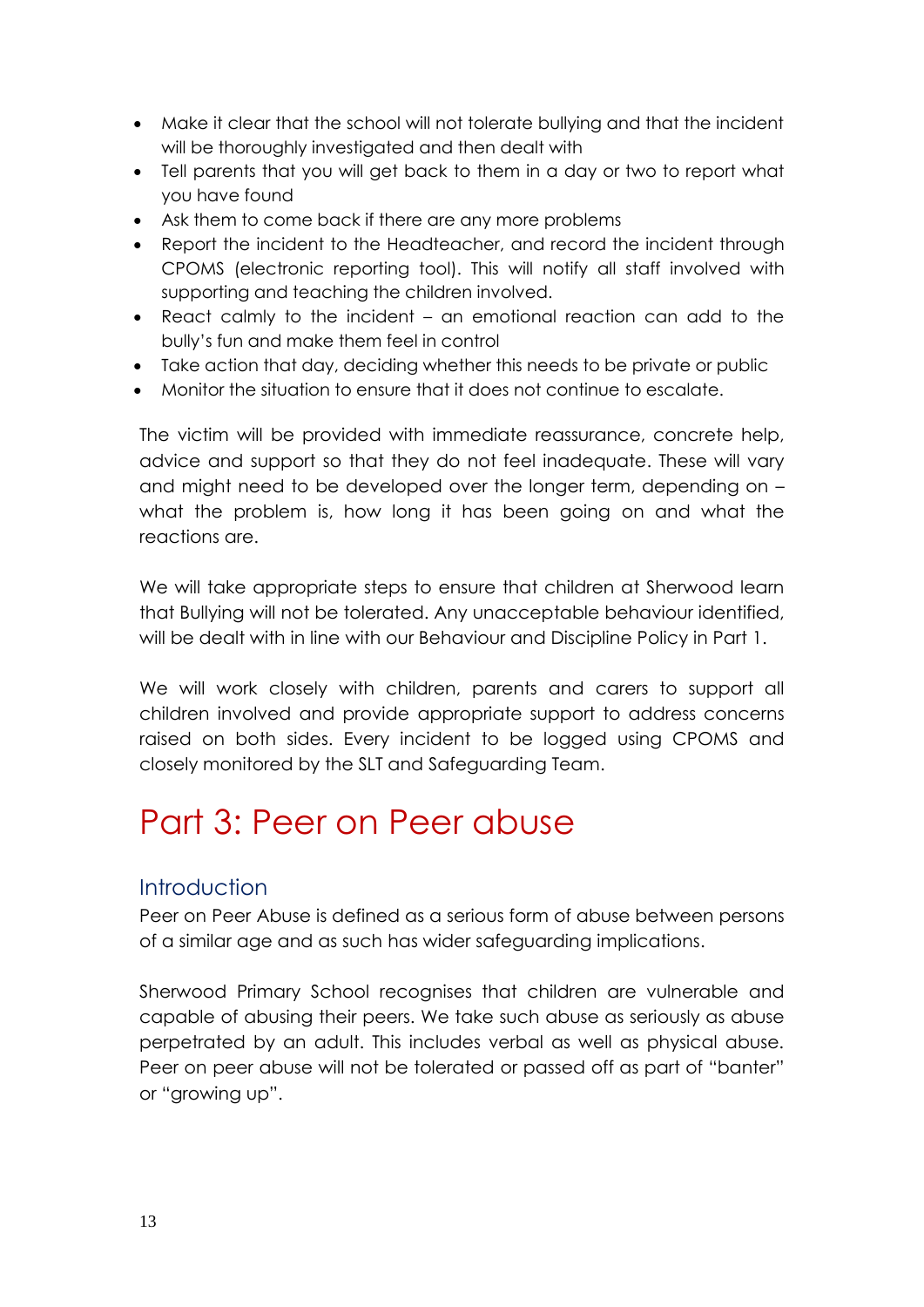Peer on Peer abuse, Sexual violence and sexual harassment can occur between two children of any age and sex or a group of children sexually assaulting or sexually harassing a single child or group of children.

We are committed to a whole school approach to ensure the prevention, early identification and appropriate management of peer on peer abuse within our school and beyond. In cases where peer on peer abuse is identified we will follow our child protection procedures, taking a contextual approach to support all children and young people who have been affected by the situation. As set out in Part one of Keeping children safe in education (KCSIE), all staff working with children are advised to maintain an attitude of 'it could happen here'.

### Aims

The aims of this section of our policy are: -

- To set out our strategies for preventing, identifying and managing peer on peer abuse
- To take a contextual approach to safeguarding all children and young people involved. Acknowledging that children who have allegedly abused their peers or displayed harmful sexual behaviour are themselves vulnerable and may have been abused by peer, parents or adults in the community.

## **Context**

At Sherwood, we recognise that all behaviour takes place on a spectrum and understanding where a child's behaviour falls on a spectrum is essential to being able to respond appropriately to it in a Primary School. In this policy we recognise the importance of distinguishing between problematic and abusive sexual behaviour (Harmful Sexual Behaviour HSB). We are adopting the NSPCC definition of HSB as: - "Sexual behaviours expressed by children that are developmentally inappropriate, may be harmful towards self or others, or be abusive towards another child or adult."

We will also use Simon Hackett's continuum model to demonstrate the range of sexual behaviours (Appendix 1) and the Brook Traffic Light Tool (Appendix 2)

### Types of abuse

There are many forms of abuse that may occur between peers and this list is not exhaustive. Each form of abuse or prejudiced behaviour is described in detail followed by advice and support on actions to be taken.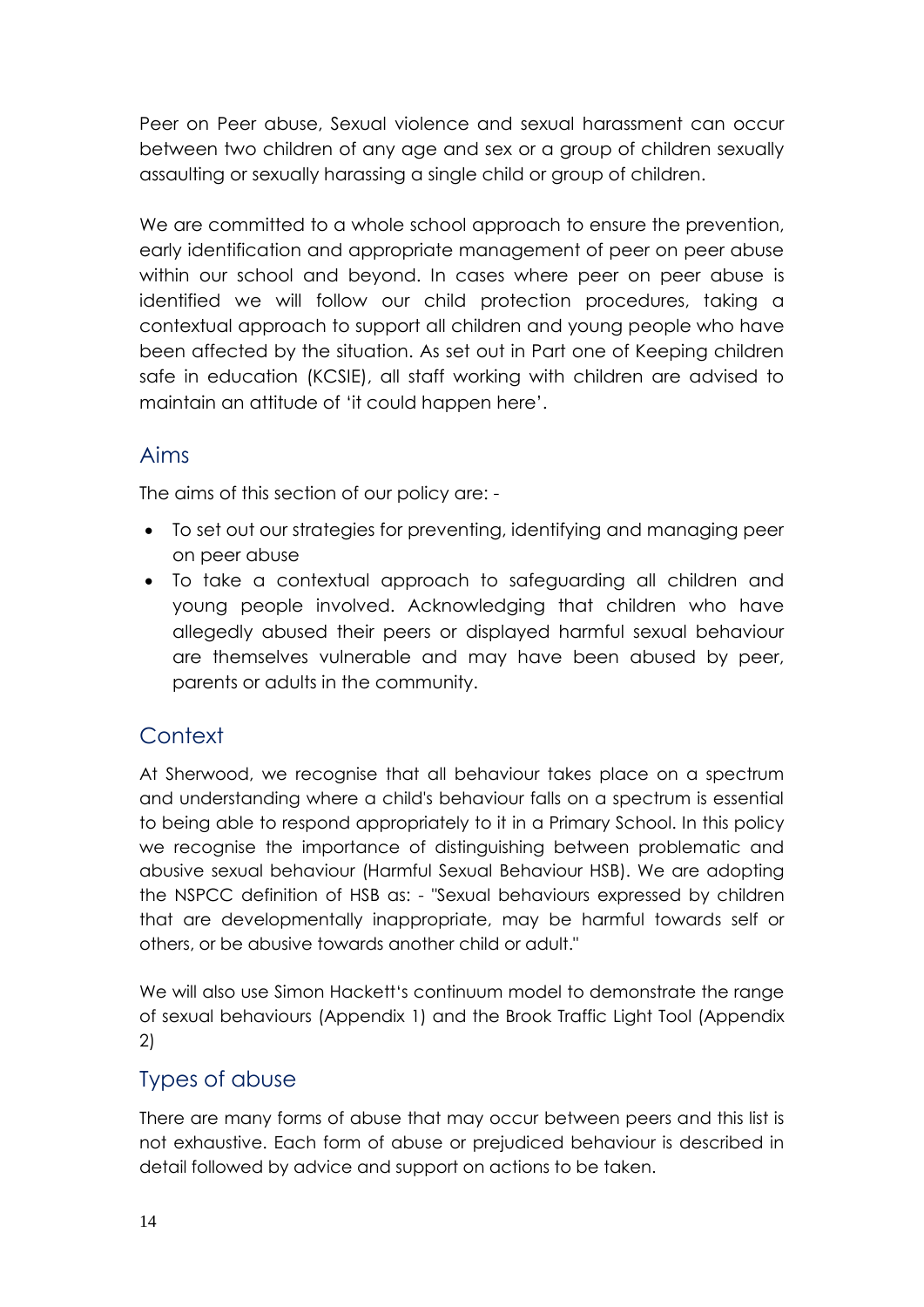- Child Sexual Exploitation
- Sexting or youth produced digital imagery
- Upskirting
- Initiation/Hazing
- Radicalisation
- Abuse in intimate relationships
- Children who display sexually harmful behaviour
- Gang association and serious violence (County Lines)

Technology can be used for abusive behaviour and can take many forms:

- Abusive or threatening texts, emails or messages
- Posting abusive comments on social media sites
- Sharing humiliating videos or photos of someone else
- Stealing someone's online identity
- Spreading rumours online
- Trolling sending someone menacing or upsetting messages through social networks, chatrooms or games
- Developing hate sites about another person
- Prank calls or messages
- Group bullying or exclusion online
- Anonymous messaging
- Encouraging a young person to self-harm
- Pressuring children to send sexual messages or engaging in sexual conversations

Some of these behaviours will need to be handled with reference to other policies in school such as the Safeguarding and Child Protection Policy and Online Safety Policy.

#### Sexual Violence and Sexual Harassment

This must always be referred immediately to the Designated Safeguarding Lead. The DSL will follow the DfE Guidance: Sexual violence and sexual harassment between children in schools and colleges with consideration of:

- Managing internally
- Early Help
- MASH referral
- Reporting to the police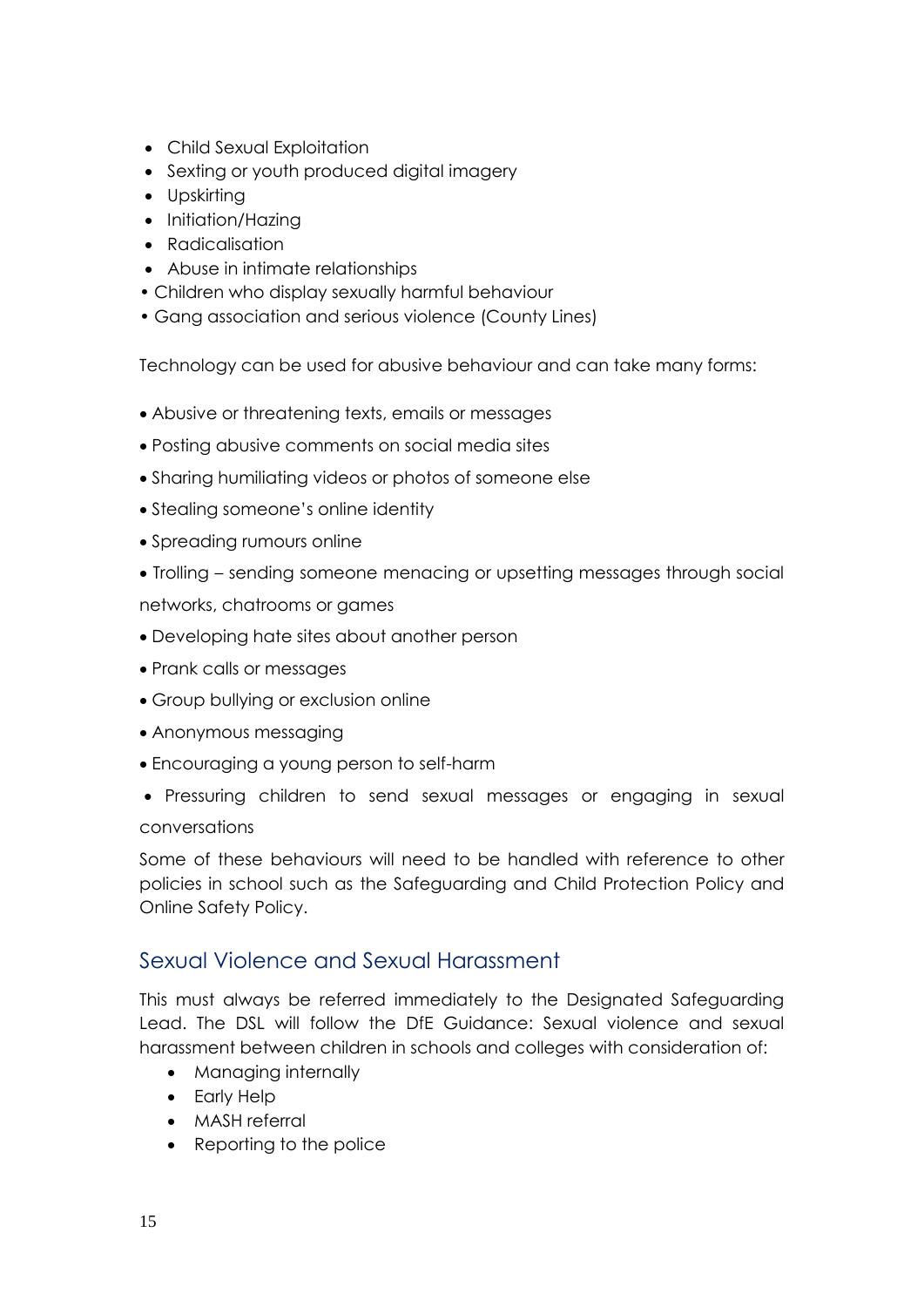Sexual violence and sexual harassment can occur between two children of any age and sex. It can also occur through a group of children sexually assaulting or sexually harassing a single child or group of children. Sexually harmful behaviour from young people is not always contrived or with the intent to harm others. There may be many reasons why a young person engages in sexually harmful behaviour and it may be just as distressing to the young person who instigates it as to the young person it is intended towards.

Sexually harmful behaviour may include:

- inappropriate sexual language
- inappropriate role play
- sexual touching
- sexual assault/abuse
- Upskirting

Upskirting: where someone takes a picture under a person's clothing (not necessarily a skirt) without permission and or knowledge, with the intention of viewing their genitals or buttocks (with or without underwear) to obtain sexual gratification, or cause the victim humiliation, distress or alarm. It is a criminal offence. Anyone of any gender, can be a victim.

Staff should be aware of the importance of:

- making clear that sexual violence and sexual harassment is not acceptable, will never be tolerated and is not an inevitable part of growing up. Dismissing or tolerating such behaviours risks normalising them.
- not tolerating or dismissing sexual violence or sexual harassment as "banter", "part of growing up", "just having a laugh" or "boys being boys"; and
- challenging behaviours (potentially criminal in nature), such as grabbing bottoms, breasts and genitalia, flicking bras and lifting up skirts.

#### Vulnerable groups

We recognise that all children can be at risk however we acknowledge that some groups are more vulnerable. This can include:

- experience of abuse within their family;
- living with domestic violence;
- young people in care;
- children who go missing;
- children with additional needs (SEN and/or disabilities);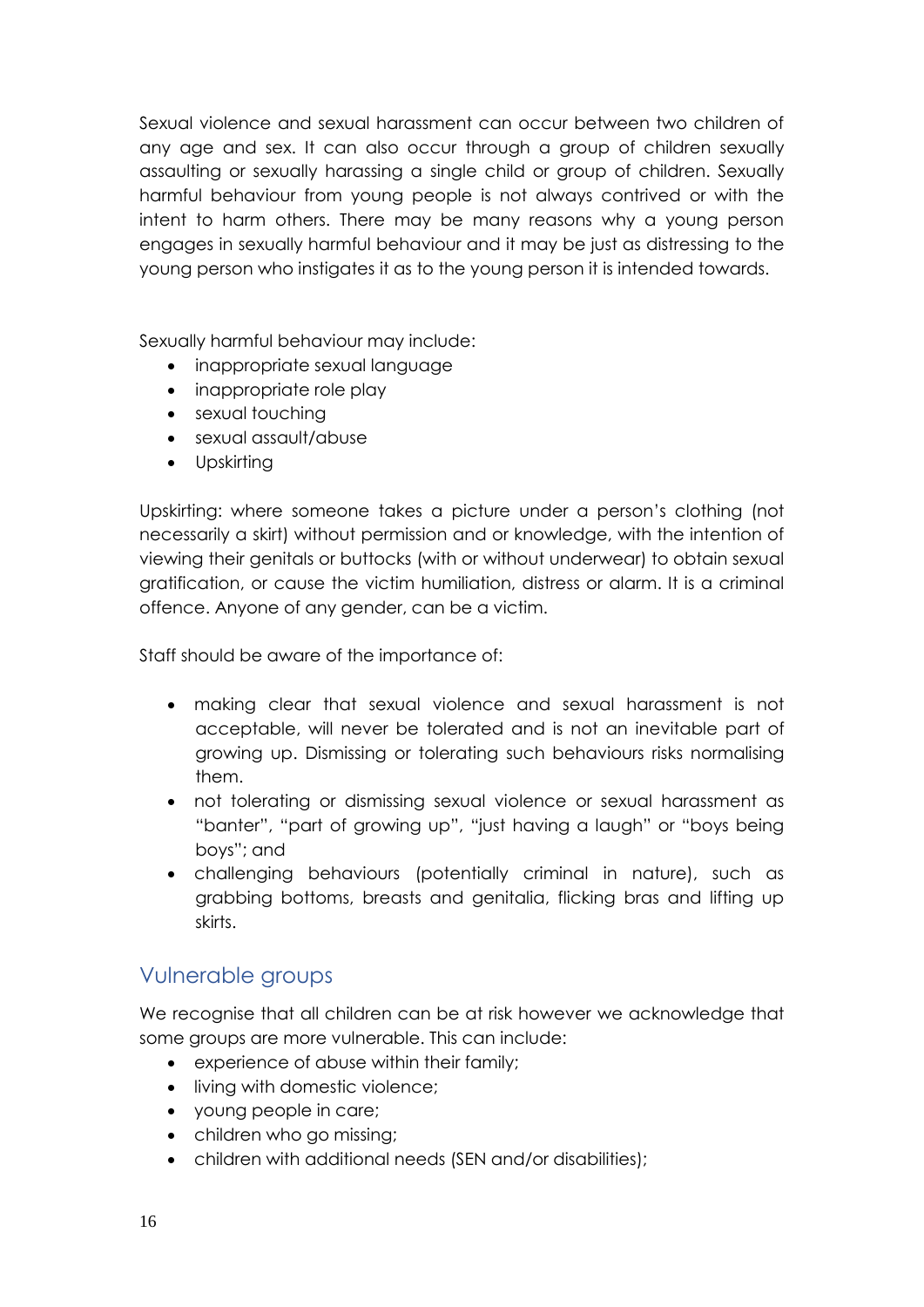• children who identify or are perceived as LGBT and/or have other protected characteristics under the Equalities Act 2010.

Whist research tells is us girls are more frequently identified as being abused by their peers and, girls are more likely to experience unwanted sexual touching in schools this is not confined to girls. Boys are less likely to report intimate relationship abuse and may display other behaviour such as antisocial behaviour. Boys report high levels of victimisation in areas where they are affected by gangs.

We recognise that both boys and girls experience peer on peer abuse, but they do so in gendered ways. All staff should be aware of indicators, which may signal that children are at risk from, or are involved with serious violent crime. These may include increased absence from school, a change in friendships or relationships with older individuals or groups, a significant decline in performance, signs of self-harm or a significant change in wellbeing, or signs of assault or unexplained injuries. Unexplained gifts or new possessions could also indicate that children have been approached by, or are involved with, individuals associated with criminal networks or gangs.

### Responding to reports

All reports of peer on peer abuse will be made on a case by case basis with the designated safeguarding lead or their deputy taking a leading role using their professional judgement and supported by other agencies such as social care or the police as required.

### The immediate response to a report

The school or college will take all reports seriously and will reassure the victim that they will be supported and kept safe.

- All staff will be trained to manage a report.
- Staff will not promise confidentiality as the concern will need to be shared further (for example, with the designated safeguarding lead or social care) staff will however only share the report with those people who are necessary to progress it.
- A written report will be made as soon after the interview as possible recording the facts as presented by the child. These may be used as part of a statutory assessment if the case is escalated later.
- Where the report includes an online element the school or college will follow advice on searching, screening and confiscation. The staff will not view or forward images unless unavoidable and only if another member of staff (preferably the DSL) is present.
- The DSL will be informed as soon as possible in person.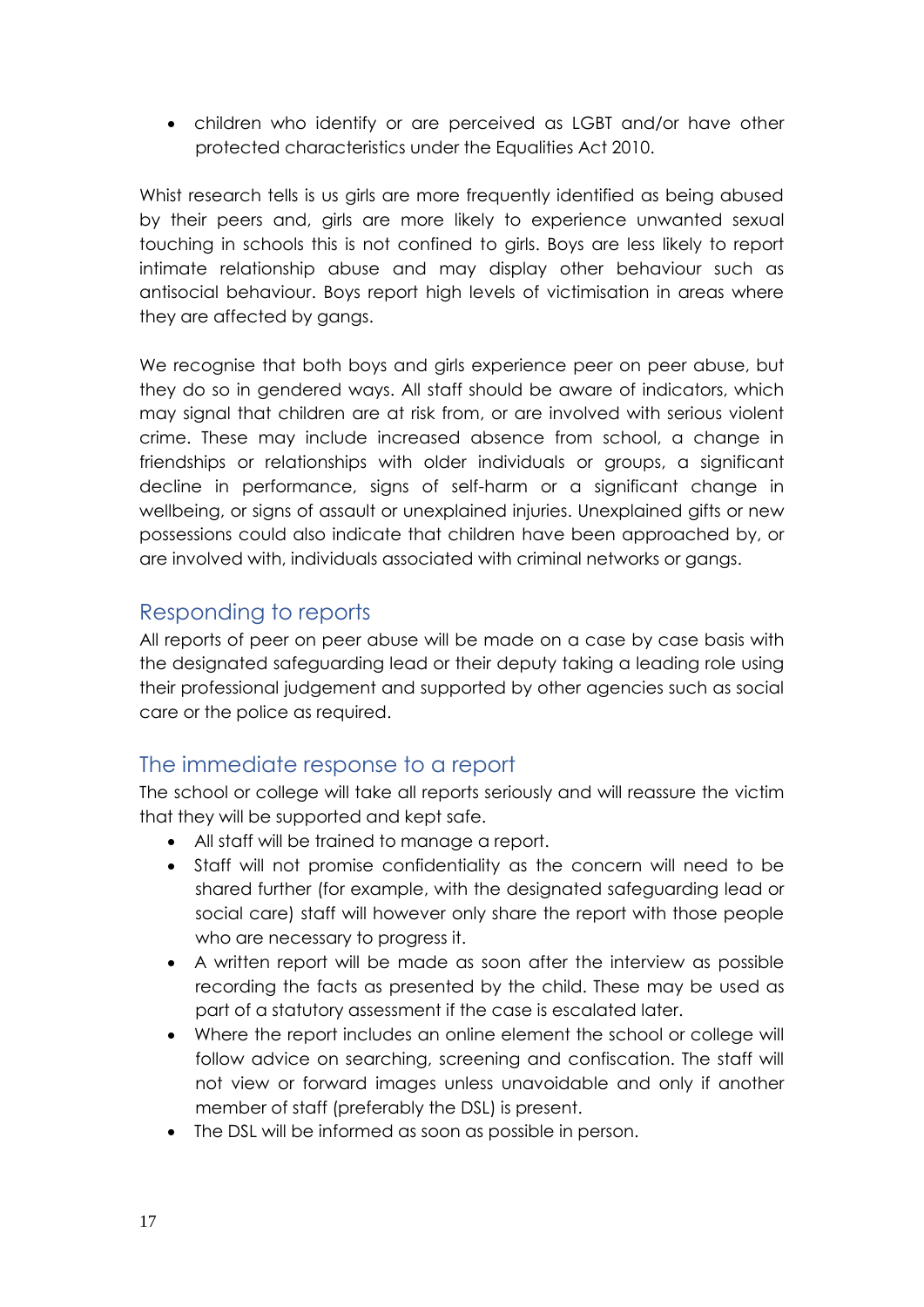### Risk Assessment

When there has been a report of sexual violence, the designated safeguarding lead (or a deputy) will make an immediate risk and needs assessment. Where there has been a report of sexual harassment, the need for a risk assessment should be considered on a case-by-case basis. The risk and needs' assessment should consider:

- The victim, especially their protection and support;
- The alleged perpetrator; and
- All the other children (and, if appropriate, adult students and staff) at the school or college, especially any actions that are appropriate to protect them;

Risk assessments will be recorded in CPOMS and kept under review. The designated safeguarding lead (or a deputy) will ensure they are engaging with MASH team for advice and guidance.

## Action following a report of sexual violence and/or sexual harassment

Following an incident, we will consider:

- The wishes of the victim in terms of how they want to proceed. This is especially important in the context of sexual violence and sexual harassment;
- The nature of the alleged incident(s), including: whether a crime may have been committed and consideration of harmful sexual behaviour;
- The ages of the children involved;
- The developmental stages of the children involved;
- Any power imbalance between the children. For example, is the alleged perpetrator significantly older, more mature or more confident? Does the victim have a disability or learning difficulty?
- If the alleged incident is a one-off or a sustained pattern of abuse;
- Are there ongoing risks to the victim, other children, adult students or school or college staff; and other related issues and wider context?

## Follow up Actions Children sharing a classroom

Whilst the school establishes the facts of the case and starts the process of liaising with children's social care and the police:

- The perpetrator will be removed from a class they share with the victim.
- We will consider how best to keep the victim and alleged perpetrator a reasonable distance apart on school premises. These actions are in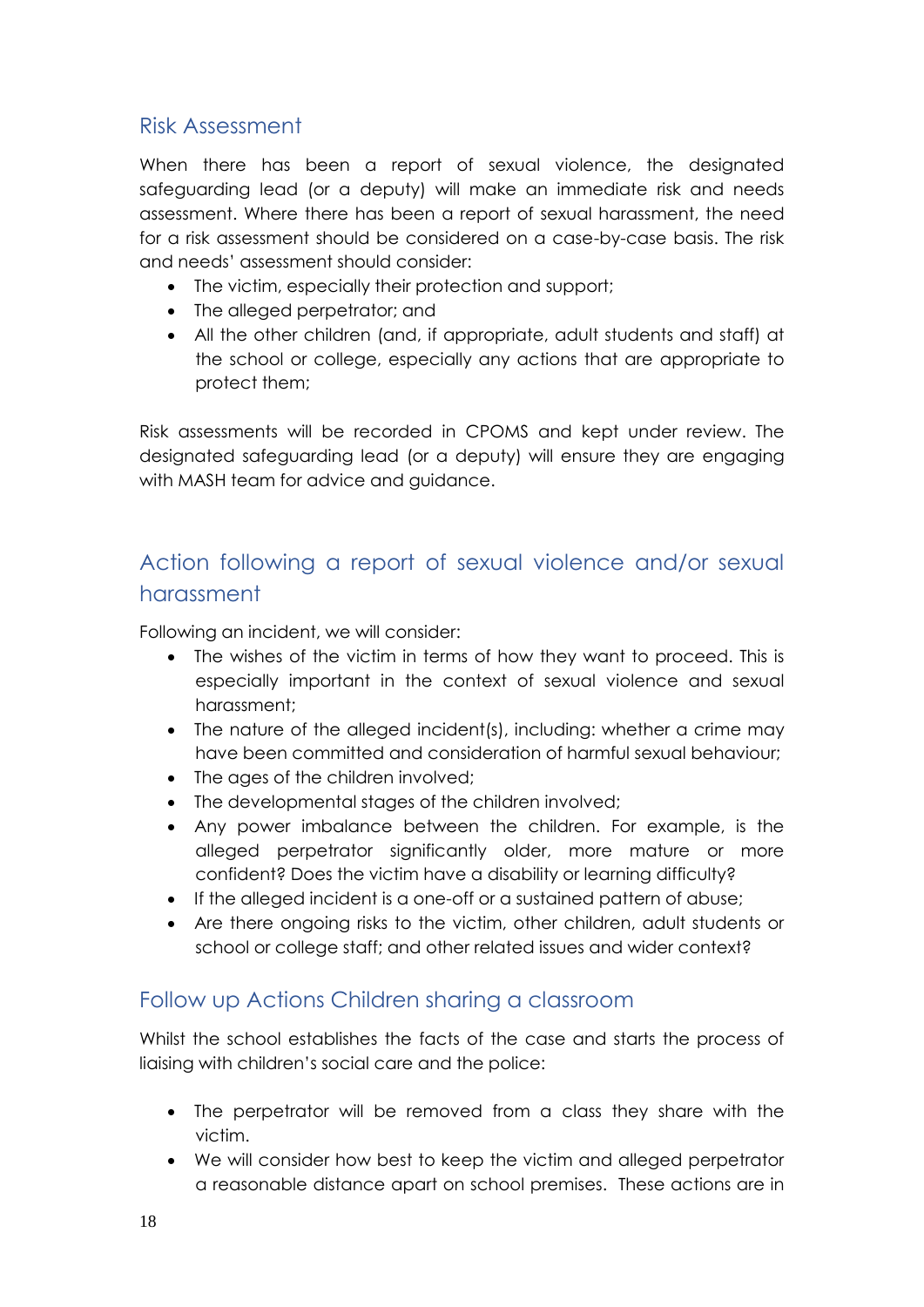the best interests of both children and should not be perceived to be a judgment on the guilt of the alleged perpetrator.

## Options to manage the report

#### Manage internally

1. In some cases of sexual harassment, for example, one-off incidents, we may decide that the children concerned are not in need of early help or statutory intervention and that it would be appropriate to handle the incident internally, perhaps through utilising the behaviour and bullying policies and by providing pastoral support. This decision will be made based on the principle that sexual violence and sexual harassment is never acceptable and will not be tolerated. All decisions, and discussions around making these decisions will be recorded in CPOMS.

2. In line with 1 above, we may decide that the children involved do not require statutory interventions but may benefit from early help. Early help means providing support as soon as a problem emerges, at any point in a child's life. Providing early help is more effective in promoting the welfare of children than reacting later. Early help can be particularly useful to address non-violent harmful sexual behaviour and may prevent escalation of sexual violence.

3. Where a child has been harmed, is at risk of harm, or is in immediate danger, we will make a referral to the MASH following LCC protocols. Where statutory assessments are appropriate, the designated safeguarding lead or a deputy will be working alongside, and cooperating with, the relevant lead social worker. Collaborative working will help ensure the best possible package of coordinated support is implemented for the victim and, where appropriate, the alleged perpetrator and any other children that require support.

## Reporting to the Police

Any report to the police will generally be made through the Multi-Agency Safeguarding Hub. The designated safeguarding lead (and their deputies) will follow local processes for referrals. Where a report of rape, assault by penetration or sexual assault is made, the starting point is this will be passed on to the police. Whilst the age of criminal responsibility is ten, if the alleged perpetrator is under ten, the starting principle of reporting to the police remains.

The police will take a welfare, rather than a criminal justice, approach. Where a report has been made to the police, the school will consult the police and agree what information can be disclosed to staff and others, the alleged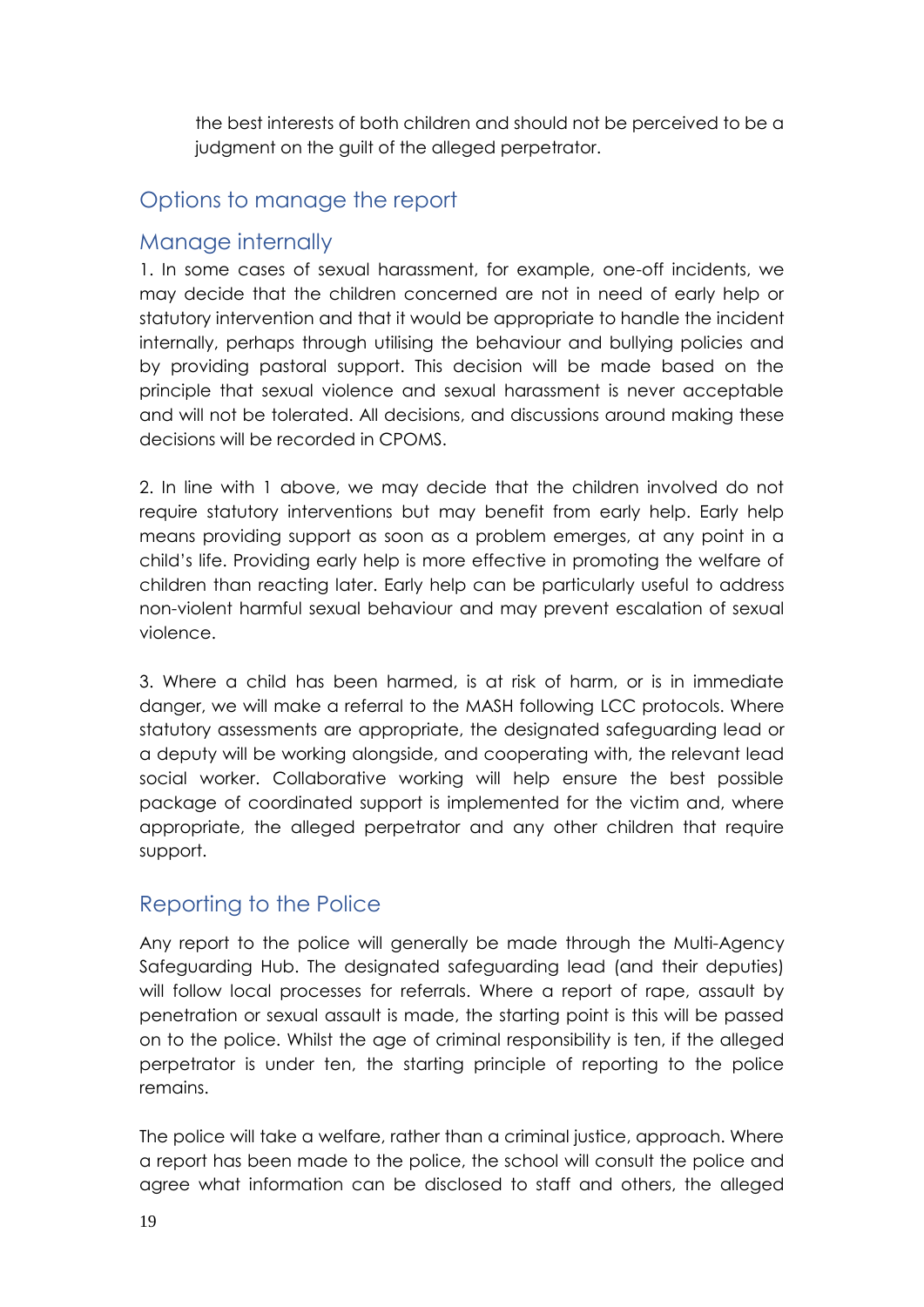perpetrator and their parents or carers. They will also discuss the best way to protect the victim and their anonymity. Where there is a criminal investigation, we will work closely with the relevant agencies to support all children involved (especially potential witnesses). Where required, advice from the police will be sought in order to assist the process. Whilst protecting children and/or taking any disciplinary measures against the alleged perpetrator, we will work closely with the police (and other agencies as required), to ensure any actions the school or college take do not jeopardise the police investigation.

### The end of the criminal process

If a child is convicted or receives a caution for a sexual offence, we will update our risk assessment, ensure relevant protections are in place for all children. We will consider any suitable action following our behaviour policy. If the perpetrator remains in school we will be very clear as to our expectations regarding the perpetrator now they have been convicted or cautioned.

Any conviction (even with legal anonymity reporting restrictions) is potentially going to generate interest among other pupils in the school. We will ensure all children involved are protected, especially from any bullying or harassment (including online). Where cases are classified as "no further action" (NFA'd) by the police or Crown Prosecution Service, or where there is a not guilty verdict, we will continue to offer support to the victim and the alleged perpetrator for as long as is necessary. A not guilty verdict or a decision not to progress with their case will likely be traumatic for the victim. The fact that an allegation cannot be substantiated does not necessarily mean that it was unfounded. We will continue to support all parties in this instance.

### Support for Children Affected by Sexual Abuse

Support for victims of sexual abuse is available from a variety of agencies. We will support the victim of sexual abuse to remain in school but if they are unable to do so we will enable them to continue their education elsewhere. This decision will be made only at the request of the child and their family. If they are moved, we will ensure the new school is aware of the ongoing support they may need. The DSL will support this move.

In all but the most exceptional of circumstances, sexual abuse is likely to constitute a serious breach of discipline and lead to the view that allowing the perpetrator to remain in the same school would seriously harm the education or welfare of the victim (and potentially other pupils).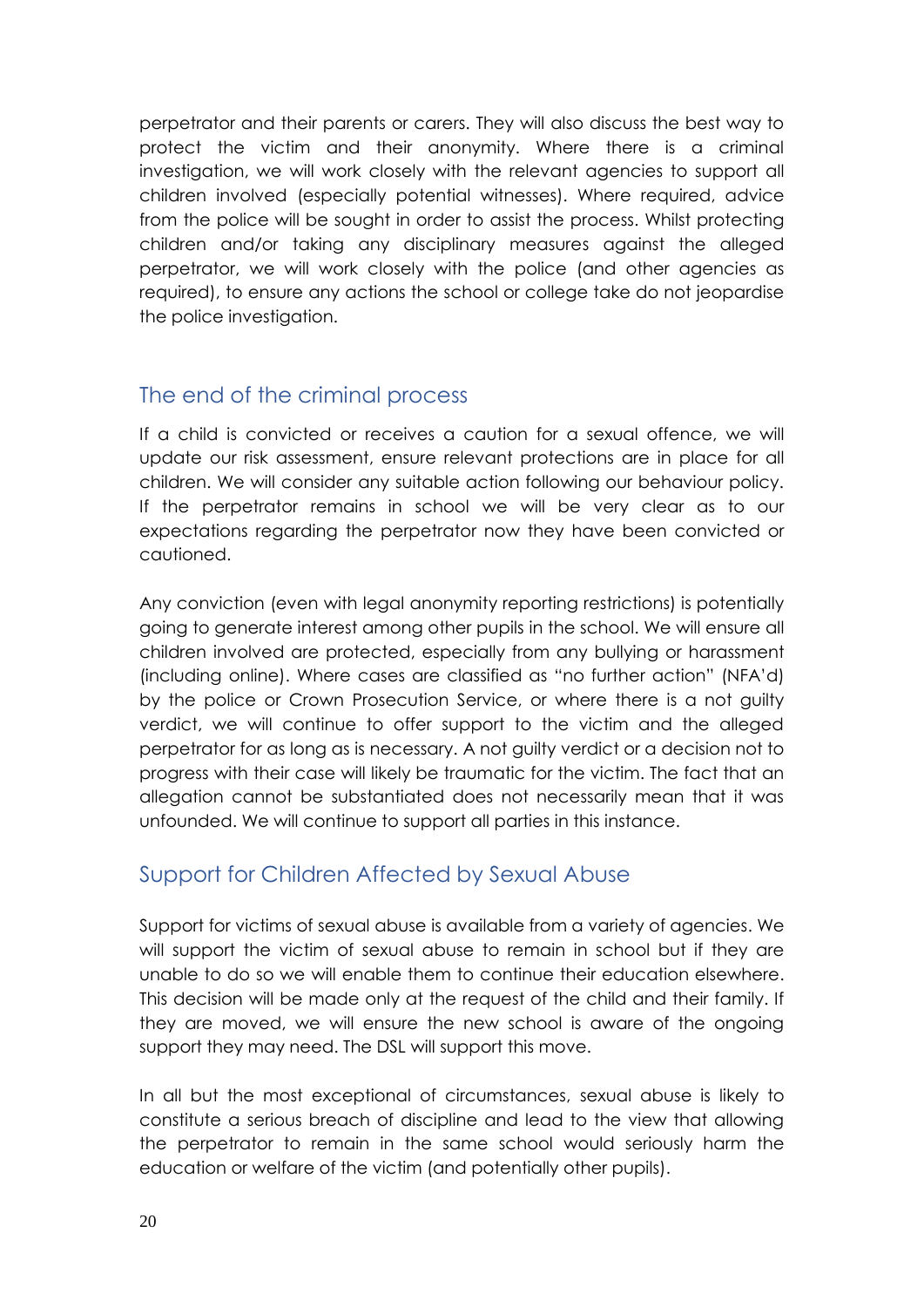Where a criminal investigation into sexual abuse leads to a conviction or caution, we may, if we have not already done so, consider any suitable sanctions using our behaviour policy, including consideration of permanent exclusion.

Reports of sexual abuse will not, in some cases, lead to a report to the police (for a variety of reasons). None of this means the offence did not happen or that the victim lied. The process will have affected both victim and alleged perpetrator. Appropriate support will be provided to both as required and consideration given to sharing classes and potential contact as required on a case-by-case basis.

All the above will be considered with the needs and wishes of the victim at the heart of the process (supported by parents and carers as required). Any arrangements should be kept under review.

### Online Behaviour

Many forms of peer on peer abuse have an element of online behaviour including behaviours such as cyberbullying and sexting. Policies and procedures concerning this type of behaviour also links closely to our Child Protection and Safeguarding Policy.

#### Physical abuse

While a clear focus of peer on peer abuse is around sexual abuse and harassment, physical assaults and initiation violence and rituals from pupils to pupils can also be abusive. These are equally not tolerated and if it is believed that a crime has been committed, will be reported to the police.

This may include hitting, kicking, nipping/pinching, shaking, biting, hair pulling, or otherwise causing physical harm to another person. There may be many reasons why a child harms another and it is important to understand why a young person has engaged in such behaviour, including accidently before considering the action to be undertaken.

The principles from the anti-bullying policy will be applied in these cases, with recognition that any police investigation will need to take priority. When dealing with other alleged behaviour which involves reports of, for example, emotional and/or physical abuse, staff can draw on aspects of Hackett's continuum (Appendix 1) to assess where the alleged behaviour falls on a spectrum and to decide how to respond.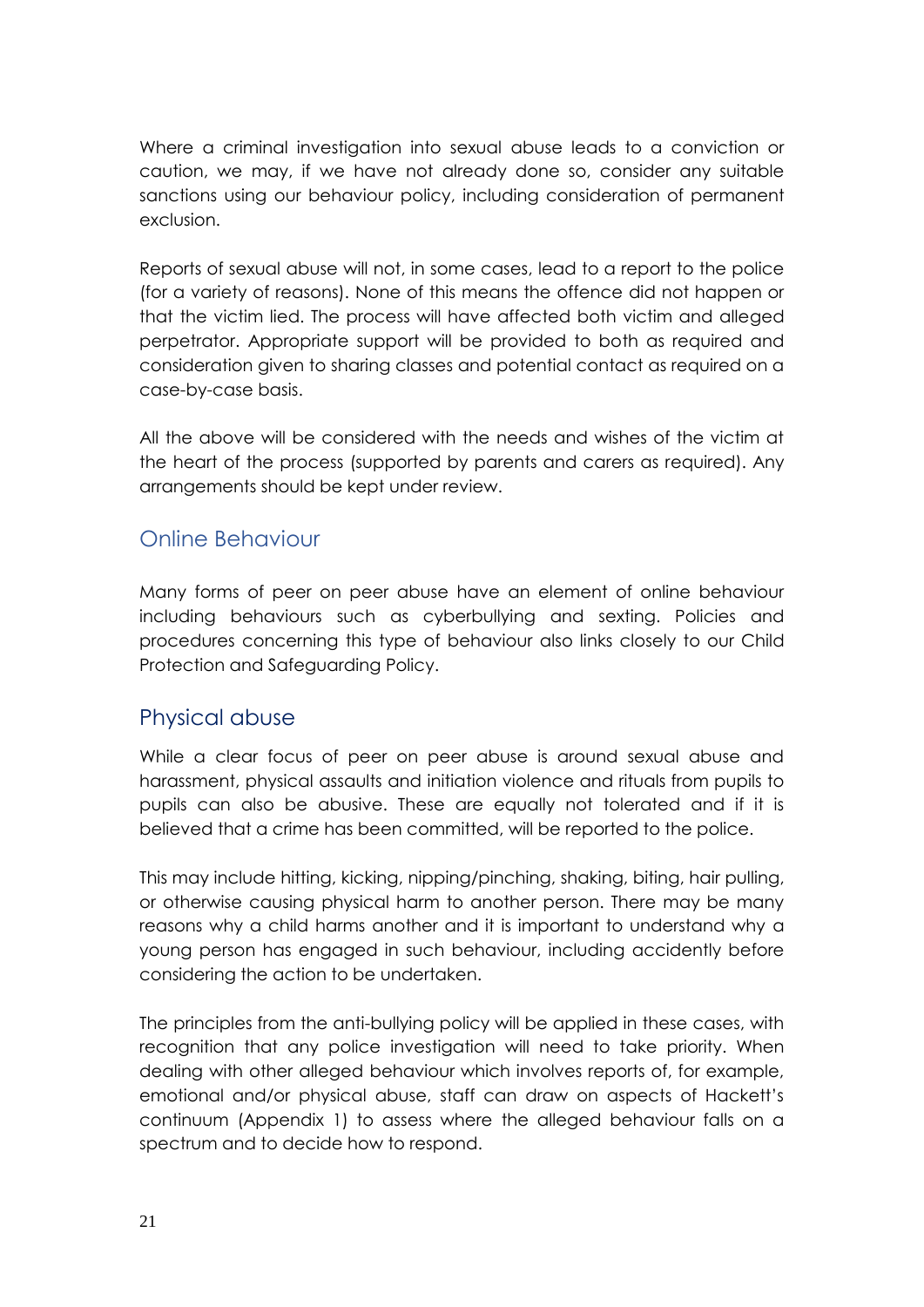This could include, for example, whether it:

- is socially acceptable
- involves a single incident or has occurred over a period of time
- is socially acceptable within the peer group
- is problematic and concerning

• involves any overt elements of victimisation or discrimination e.g. related to race, gender, sexual orientation, physical, emotional, or intellectual vulnerability

• involves an element of coercion or pre-planning

• involves a power imbalance between the child/children allegedly responsible for the behaviour

• involves a misuse of power

### **Prevention**

Sherwood Primary School actively seeks to raise awareness of and prevent all forms of peer-on-peer abuse by educating all Governors, Senior Leadership Team, staff and volunteers and parents about this issue.

This will include training all Governors, Senior Leadership Team, staff and volunteers on the nature, prevalence and effect of peer-on-peer abuse, and how to prevent, identify and respond to it.

This includes:

- Contextual Safeguarding
- The identification and classification of specific behaviours; and
- The importance of taking seriously all forms of peer-on-peer abuse (no matter how low level they may appear) and ensuring that no form of peer-on-peer abuse is ever dismissed as play or teasing.

Educating our children by:

- Educating children about the nature and prevalence of bullying though PSHE and the wider curriculum.
- Pupils are frequently told what to do if they witness or experience such abuse, the effect that it can have on those who experience it and the possible reasons for it, including vulnerability of those who inflict such abuse.
- They are regularly informed about the School's approach to such issues, including its zero-tolerance policy towards all forms of peer-onpeer abuse.

Engaging parents on this issue by:

• Talking about it with parents, both in groups and one to one;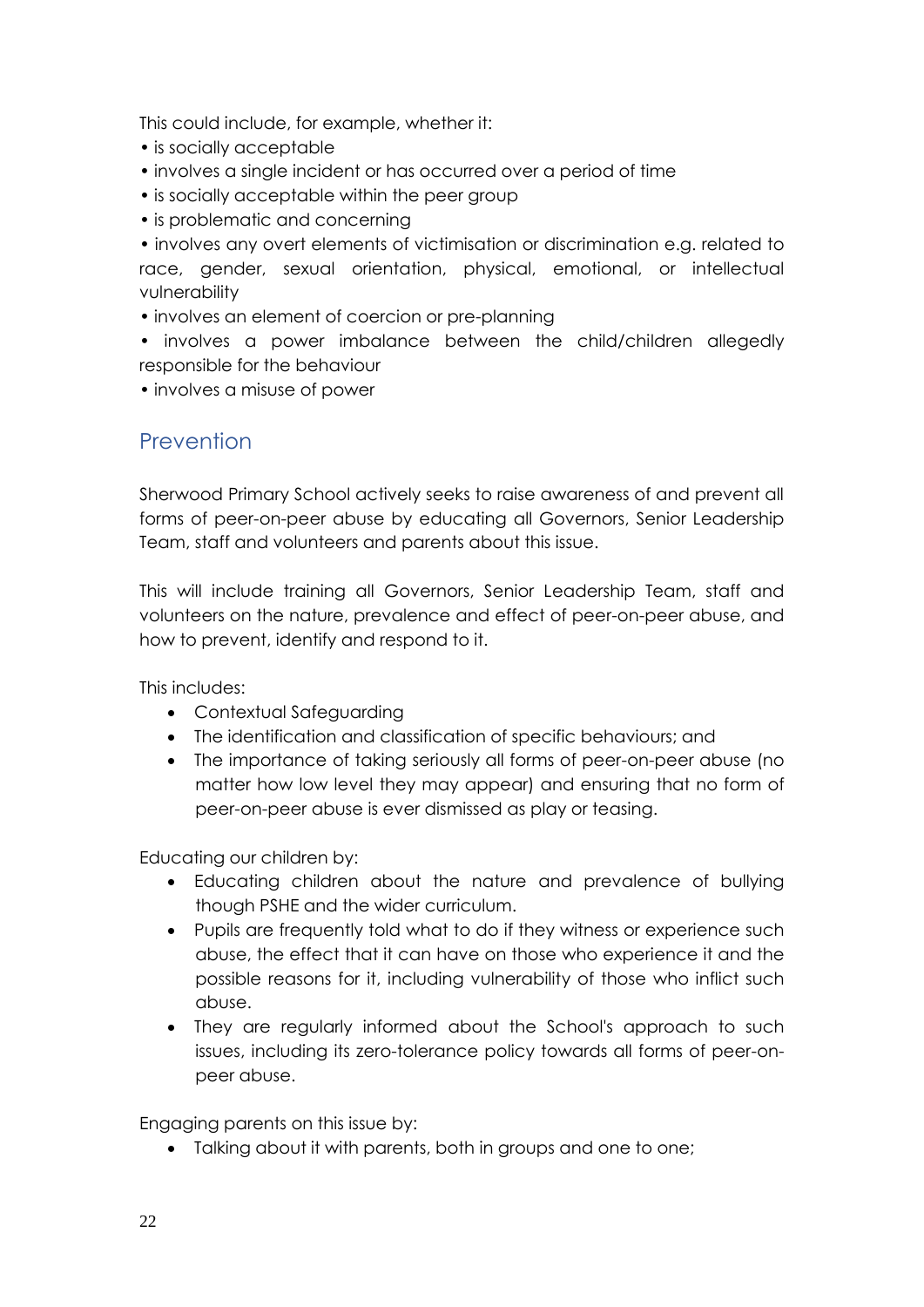- Asking parents what they perceive to be the risks facing their child and how they would like to see the School address those risks;
- Involving parents in the review of School policies; and
- Encouraging parents to hold the School to account on this issue.

### Teachers and Support Staff Responsibilities

Our Teachers and Support Staff are responsible for:

• Ensuring that all peer-on-peer abuse issues are fed back to the School's safeguarding lead so that they can spot and address any concerning trends and identify pupils who maybe in need of additional support. This is done through Safeguarding Team meetings in which all concerns about pupils (including peer-on-peer abuse issues) are discussed;

• Challenging the attitudes that underlie such abuse (both inside and outside the classroom);

• Working with Governors, Senior Leadership Team, all staff and volunteers, pupils and parents to address equality issues, to promote positive values, and to encourage a culture of tolerance and respect amongst all members of the School community;

• Creating conditions in which our pupils can aspire to and realise safe and healthy relationships;

• Creating a culture in which our pupils feel able to share their concerns openly, in a non-judgmental environment, and have them listened to; and

• Responding to cases of peer-on-peer abuse promptly and appropriately.

### Multi-Agency working

At Sherwood Primary School, we actively engage with local partners in relation to peer-on-peer abuse, and works closely with, Lancashire County Council Multi-Agency Safeguarding Hub (MASH), Children's Social Care, and/or other relevant agencies, and other schools.

The relationships the School has built with these partners are essential to ensuring that the School is able to prevent, identify early and appropriately handle cases of peer-on-peer abuse. Our external partners support our Safeguarding Team to:

- develop a good awareness and understanding of the different referral pathways that operate in its local area, as well as the preventative and support services which exist;
- ensure that our pupils can access the range of services and support they need quickly;
- support and help inform our local community's response to peer-on-peer abuse;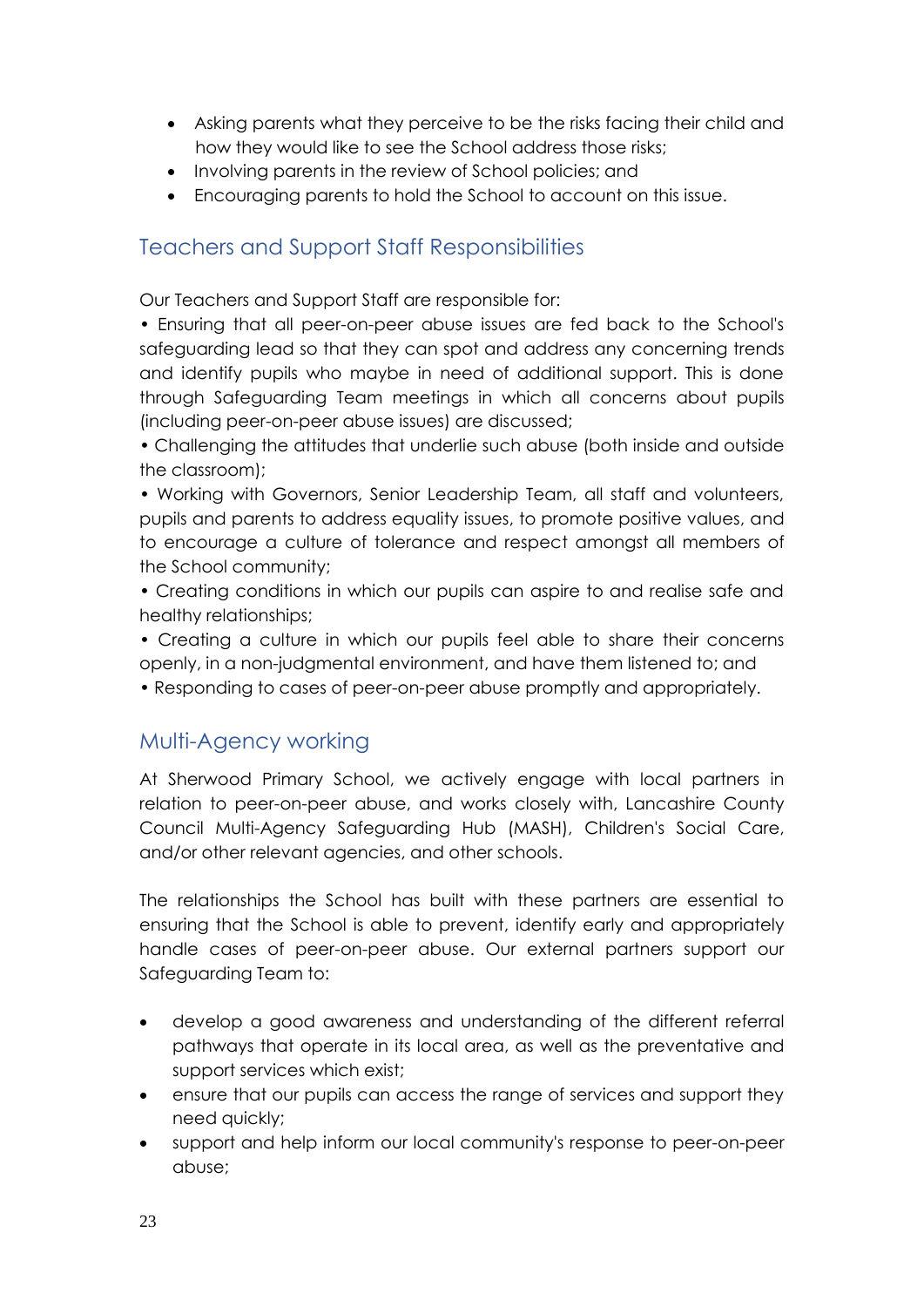• increase our awareness and understanding of any concerning trends and emerging risks in our local area to enable us to take preventative action to minimise the risk of these being experienced by our pupils.

In cases involving children who are subject to risk, harm and abuse or Looked After Children, the children's social worker must be informed and a coordinated approach to address any incidents or concerns will be required.

## **Monitoring**

The Head Teacher monitors the effectiveness of this policy on a regular basis. The Headteacher also reports to the Governing Body on the effectiveness of the policy and, if necessary, makes recommendations for further improvements. All incidents of unacceptable behaviour are reported through CPOMS and monitored by the School SLT and Safeguarding Team. The Head Teacher keeps a record of any pupil who is suspended for a fixed-term, or who is permanently excluded.

It is the responsibility of the Governing Body to monitor the rate of suspensions and exclusions, and to ensure that the school policy is administered fairly and consistently.

Approval date: 05/10/2021

Review date: October 2023

Signed (Headteacher):

Signed (On behalf of the Governing Body):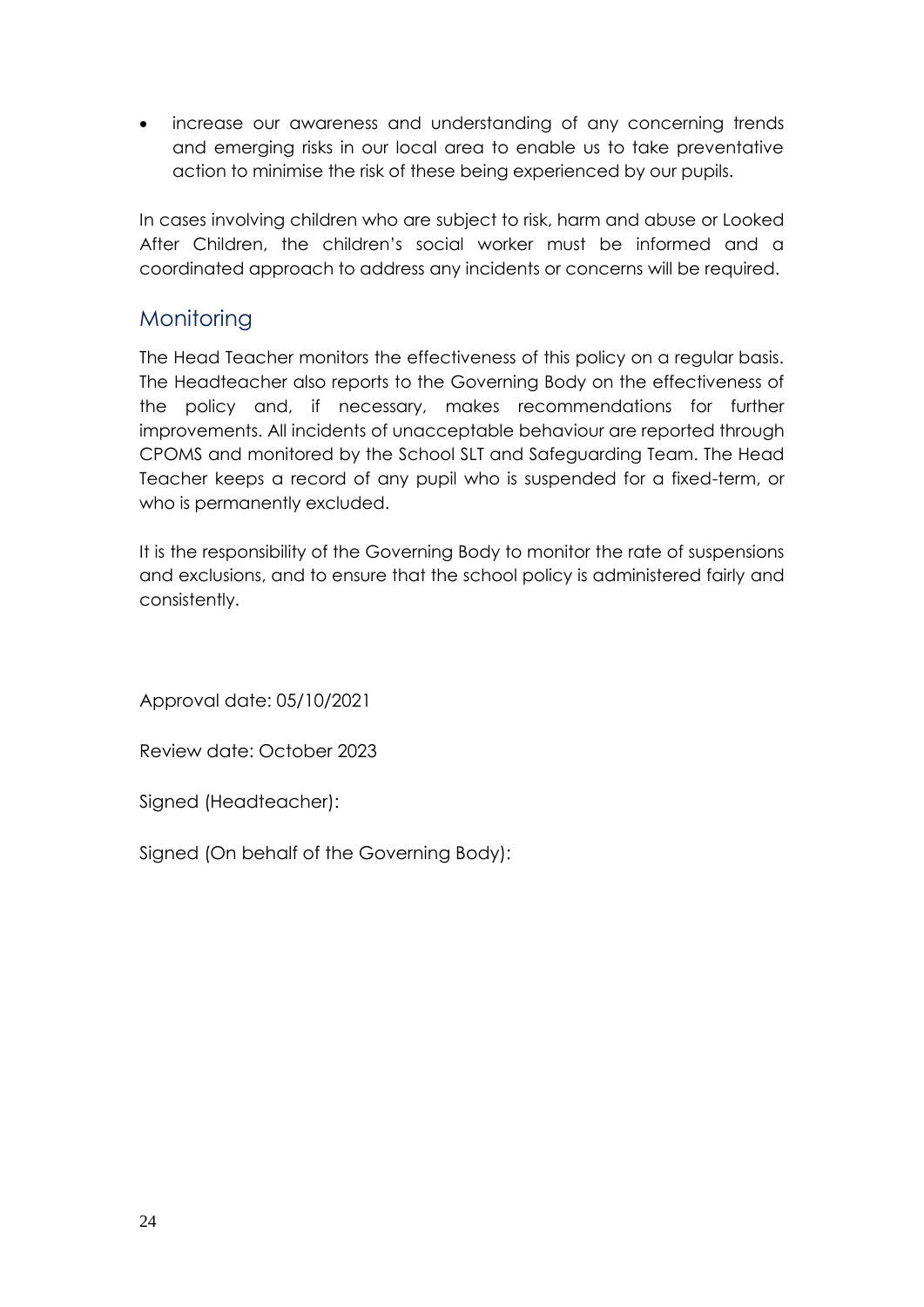## Appendix 1

Simon Hackett has produced a continuum model to demonstrate the range of sexual behaviours presented by children and young people, from those that are normal, to those that are highly deviant.

#### [Harmful sexual behaviour framework | NSPCC Learning](https://learning.nspcc.org.uk/research-resources/2019/harmful-sexual-behaviour-framework)

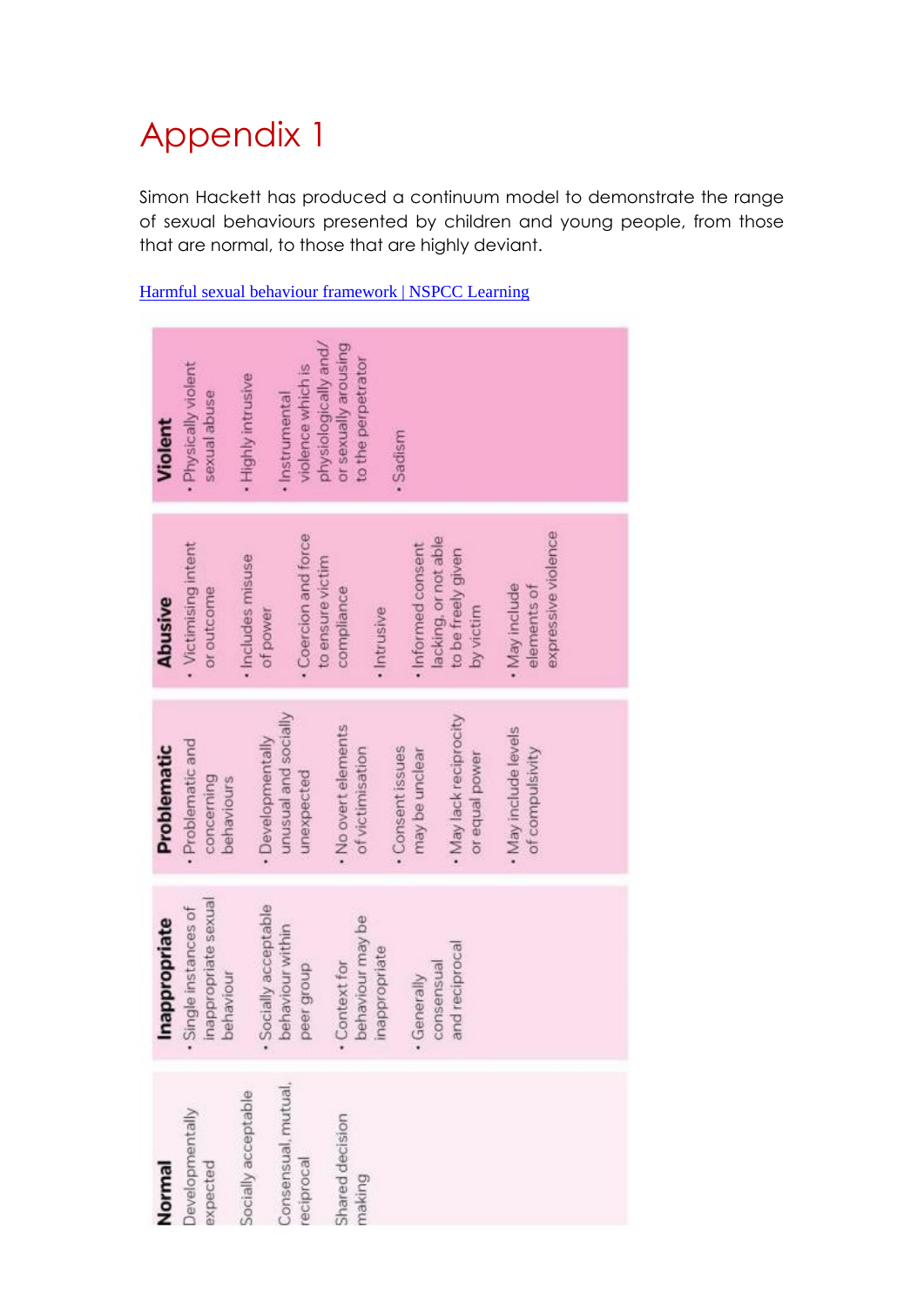## Appendix 2

Brook sexual behaviours traffic light tool Behaviours:

#### **age 0 to 5**

All green, amber and red behaviours require some form of attention and response. It is the level of intervention that will vary.

#### What is a green behaviour?

Green behaviours reflect safe and healthy sexual development. They are displayed between children or young people of similar age or developmental ability. They are reflective of natural curiosity, experimentation, consensual activities and positive choices

#### What can you do?

Green behaviours provide opportunities to give positive feedback and additional information.

#### **Green behaviours**

- . holding or playing with own genitals
- attempting to touch or curiosity about other children's genitals
- attempting to touch or curiosity about breasts, bottoms or genitals of adults
- · games e.g. mummies and daddies,
- · doctors and nurses
- enjoying nakedness
- interest in body parts and what they do
- curiosity about the differences between boys and girls

#### What is an amber behaviour?

Amber behaviours have the potential to be outside of safe and healthy behaviour. They may be of potential concern due to age, or developmental differences. A potential concern due to activity type, frequency, duration or context in which they occur.

#### What can you do?

Amber behaviours signal the need to take notice and gather information to assess the appropriate action.

#### **Amber behaviours**

- preoccupation with adult sexual
- · behaviour
- · pulling other children's pants down/skirts up/trousers down against their will
- talking about sex using adult slang
- 
- preoccupation with touching the genitals of other people
- · following others into toilets or changing rooms to look at them or touch them
- · talking about sexual activities seen on TV/online

#### What is a red behaviour?

Red behaviours are outside of safe and healthy behaviour. They may be excessive, secretive, compulsive, coercive, degrading or threatening and involving significant age, developmental, or power differences. They may pose a concern due to the activity type, frequency, duration or the context in which they occur

#### What can you do?

Red behaviours indicate a need for immediate intervention and action.

#### **Red behaviours**

- persistently touching the genitals of other children
- persistent attempts to touch the genitals of adults
- · simulation of sexual activity in play
- · sexual behaviour between young children involving penetration with objects
- · forcing other children to engage in sexual play